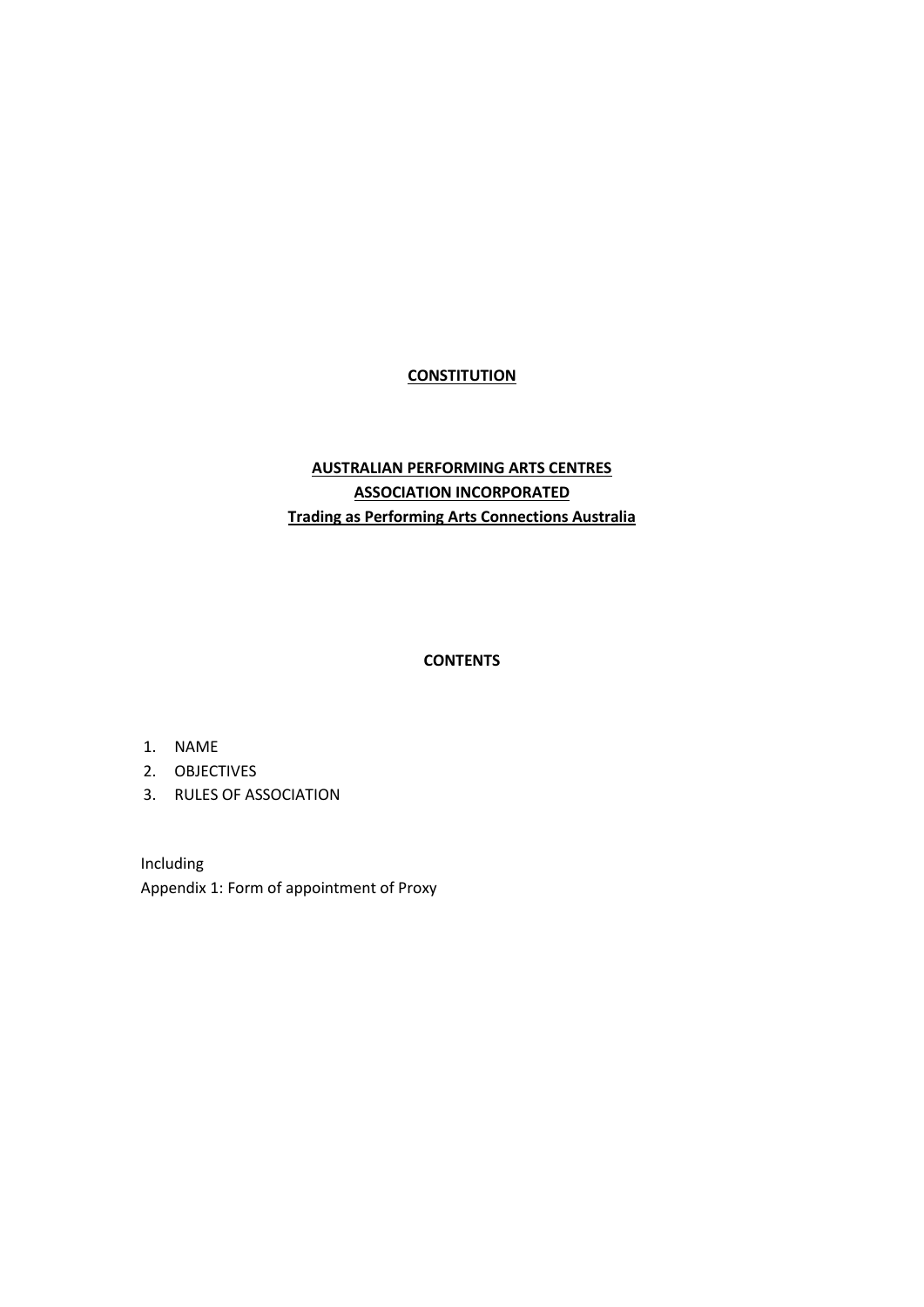### <span id="page-1-0"></span>**1. NAME**

The name of the Association shall be the Australian Performing Arts Centres Association Incorporated hereinafter referred to as the Association.

#### <span id="page-1-1"></span>**2. OBJECTIVES**

2.1 To promote and contribute to the professional presentation of performing arts by its members.

2.2 To facilitate the bringing together of artists and audiences.

2.3 To be an industry leader in the creation, facilitation and touring of professional performing arts programmes.

2.4 To foster ethical standards and effective business practices in performing arts presenter operations and management.

2.5 To contribute to the professional development of personnel involved in the operation of performing arts centres and in the creation, presentation and management of performing arts.

2.6 To influence public policy and public opinion to advance the interest of its members.

2.7 To contribute to the promotion of activities which will enable members to develop audiences and performing arts activity in their own communities.

2.8 To develop and/or disseminate and exchange information on the management of performing arts centres and the presentation of the performing arts and related programs.

2.9 To promote the freedom of artistic expression and the pursuit of excellence within the performing arts.

2.10 To encourage cultural and aesthetic diversity within the performing arts.

2.11 To extend the performing arts marketplace and stimulate the integration of the performing arts into the fabric of society.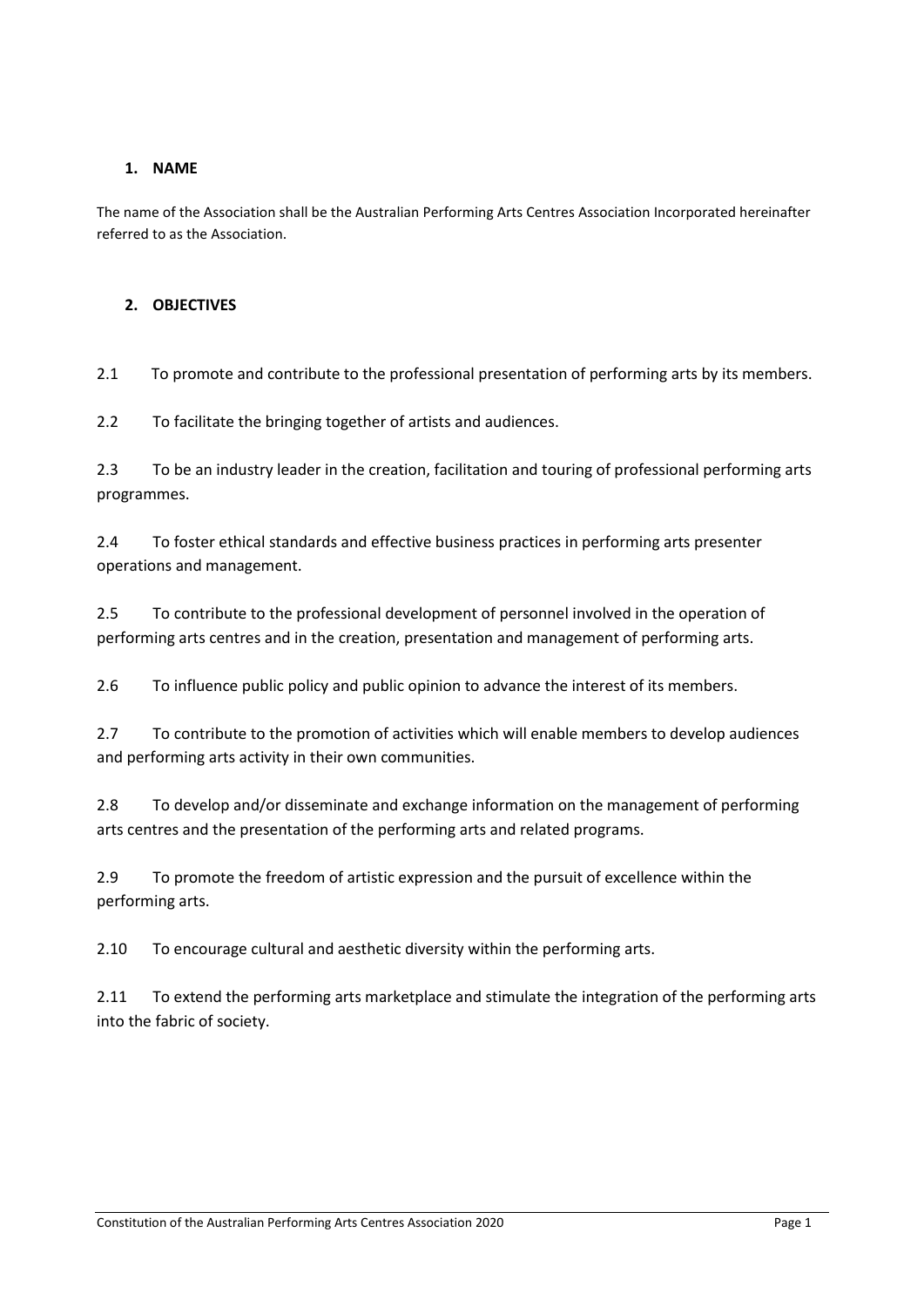# **AUSTRALIAN PREFORMING ARTS CENTRES ASSOCIATION INCORPORATED**

### **RULES OF ASSOCIATION**

**TABLE OF PROVISIONS** 

<span id="page-2-0"></span>

| 1.         |  |
|------------|--|
|            |  |
| 2.         |  |
| 3.         |  |
| 4.         |  |
| 5.         |  |
| 6.         |  |
| 7.         |  |
| 8.         |  |
| 9A.        |  |
| 9.         |  |
| 10.        |  |
|            |  |
| 11.        |  |
| 12.        |  |
| 13.        |  |
| 14.        |  |
| 15.        |  |
| 16.        |  |
| 17.        |  |
| 18.        |  |
| 19.        |  |
| 20.        |  |
|            |  |
| 21.        |  |
| 22.        |  |
| 23.        |  |
| 24.        |  |
| 25.        |  |
| 26.        |  |
|            |  |
| 27.<br>28. |  |
| 29.        |  |
| 30.        |  |
|            |  |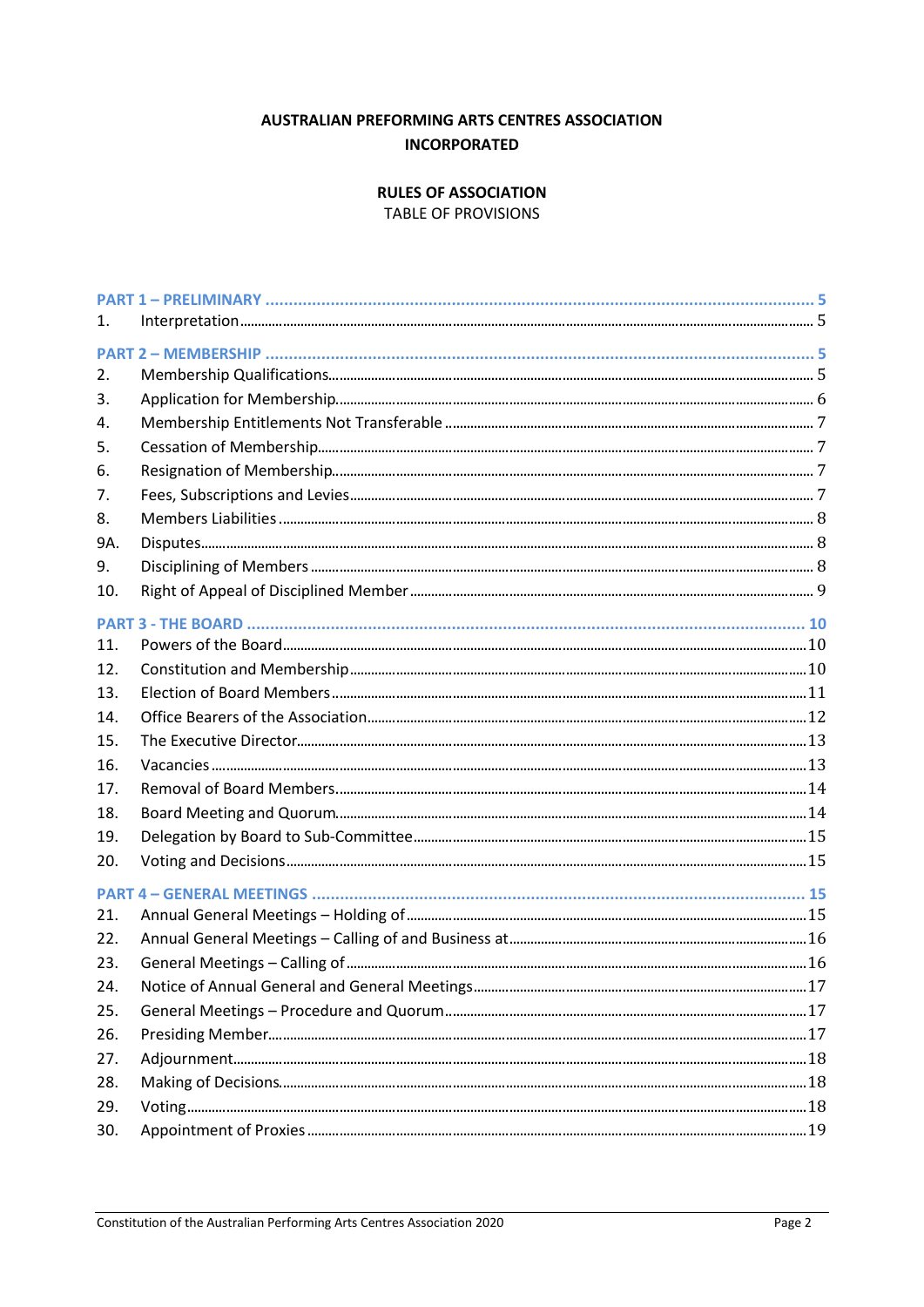| 31. |                                                                                                 |  |
|-----|-------------------------------------------------------------------------------------------------|--|
| 32. |                                                                                                 |  |
| 33. |                                                                                                 |  |
| 34. |                                                                                                 |  |
| 35. |                                                                                                 |  |
| 36. | ${\small\textsf{Inspection of Books}\xspace} \label{ex:3} \textsf{Inspection of Books}\xspace}$ |  |
| 37. |                                                                                                 |  |
| 38. |                                                                                                 |  |
| 39. |                                                                                                 |  |
| 40. |                                                                                                 |  |
| 41. |                                                                                                 |  |
| 42. |                                                                                                 |  |
| 43. |                                                                                                 |  |
| 44. |                                                                                                 |  |
| 45. |                                                                                                 |  |
| 46. |                                                                                                 |  |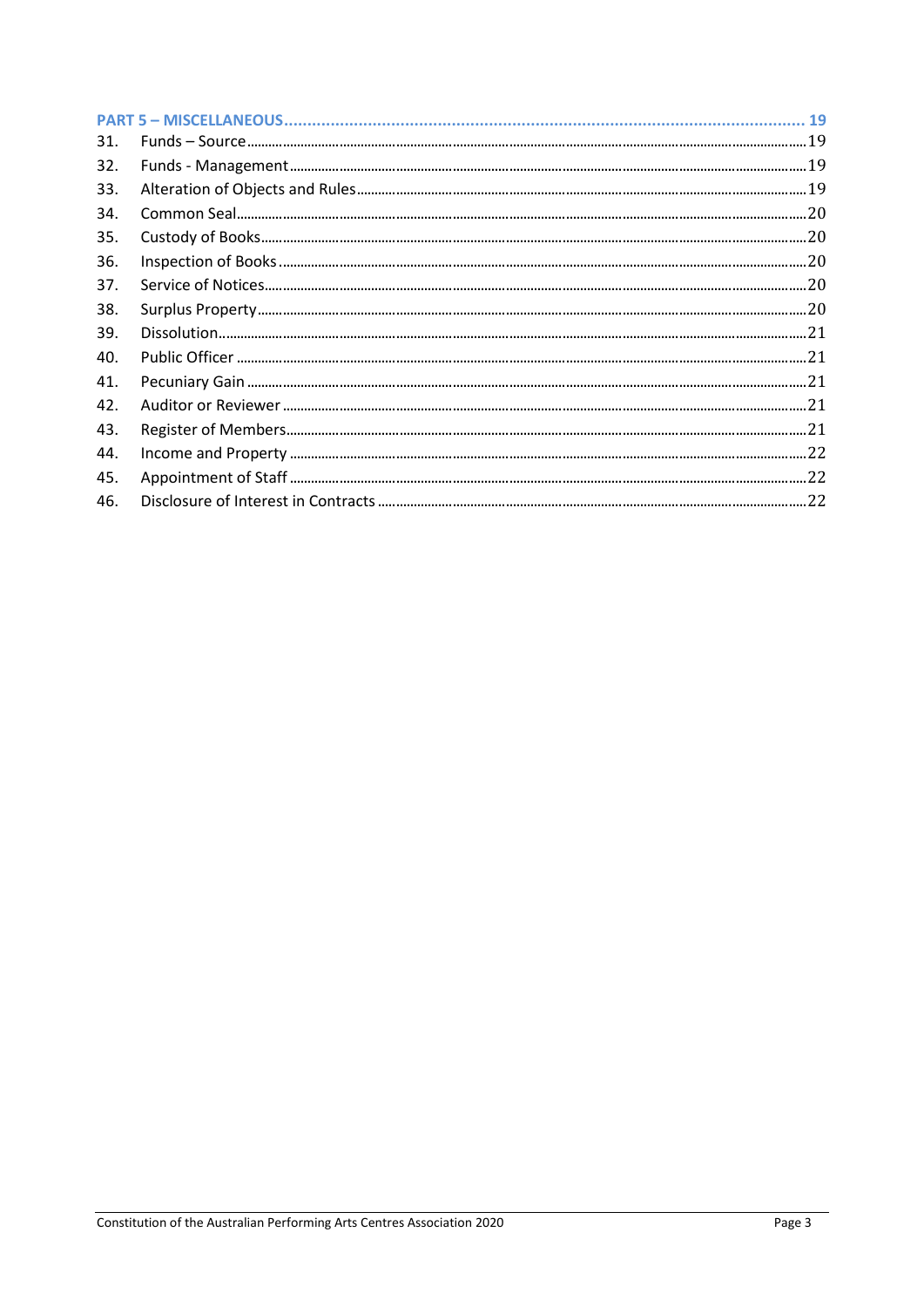# **APPENDIX 1**

### **FORM OF APPOINTMENT OF PROXY**

| <u> 1989 - Johann John Stoff, deutscher Stoff und der Stoff und der Stoff und der Stoff und der Stoff und der Sto</u>                                                                                                                                 | (name)          |
|-------------------------------------------------------------------------------------------------------------------------------------------------------------------------------------------------------------------------------------------------------|-----------------|
|                                                                                                                                                                                                                                                       | (member venue)  |
| which is a full financial member of the Australian Performing Arts Centres Association trading as<br>Performing Arts Connections Australia hereby appoint                                                                                             |                 |
|                                                                                                                                                                                                                                                       | (name of proxy) |
| organisation) which is a full financial member of the Australian Performing Arts Centres Association<br>trading as Performing Arts Connections Australia as my proxy to vote for me on my behalf at the Annual<br>General Meeting of the Association. | (member         |

Signature of member appointing proxy

\_\_\_\_\_\_\_\_\_\_\_\_\_\_\_\_\_\_\_\_\_\_\_\_\_\_\_\_\_\_\_\_\_\_\_\_\_\_

\_\_\_\_\_\_\_\_\_\_\_\_\_\_\_\_\_\_\_\_\_\_\_\_\_\_\_\_\_\_\_\_\_\_\_\_\_\_

Name in capital letters

NB: No member or voting representative can hold more than five proxies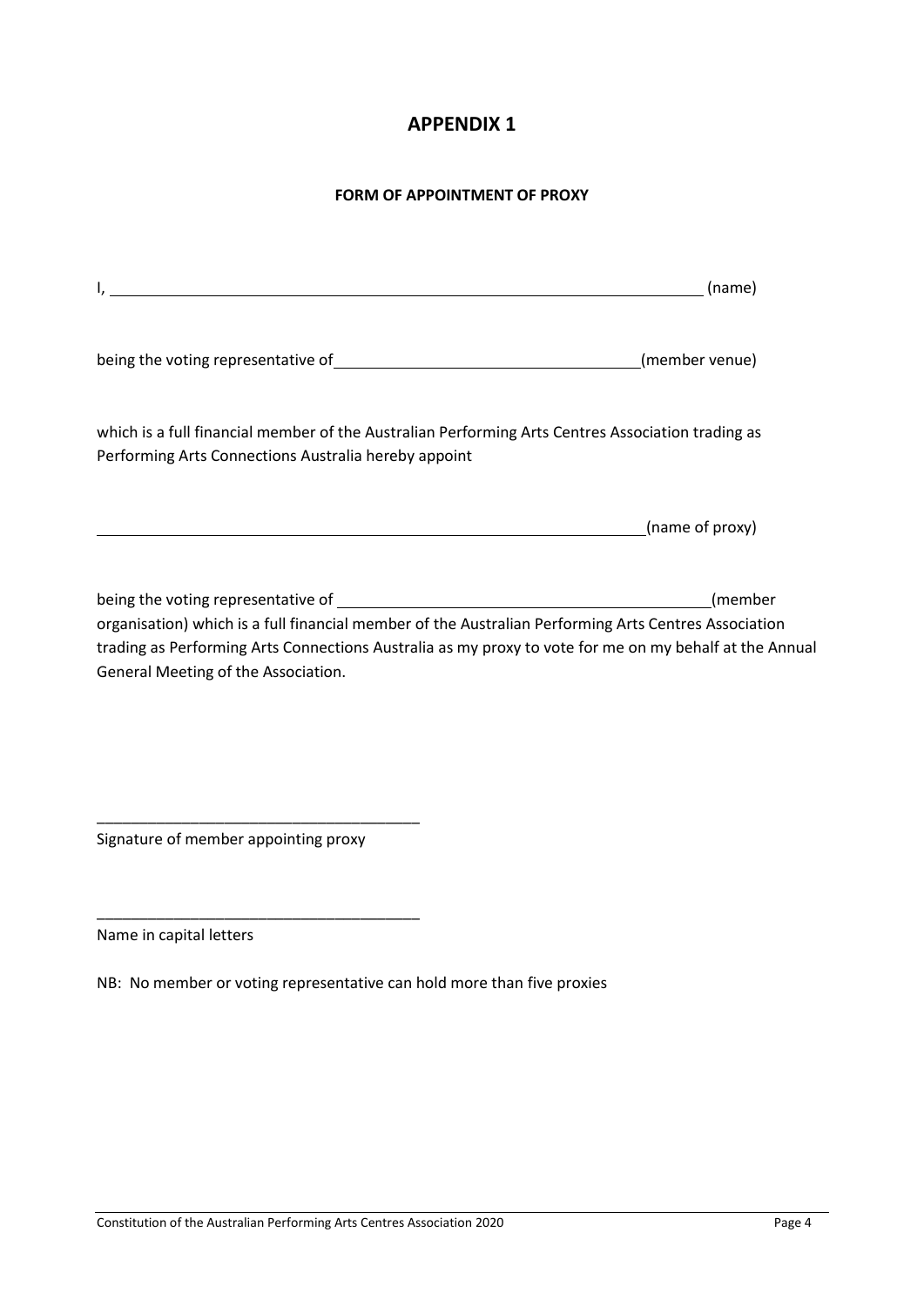# <span id="page-5-0"></span>**PART 1 – PRELIMINARY**

#### <span id="page-5-1"></span>**1. Interpretation**

1.1 In these rules, unless a contrary intention appears financial year means the year ending on June 30; member means a member, however described, of the Association; ordinary Board member means a member of the Board of Management who is not an officebearer of the Association as referred to in clause 14.1;Secretary means the person or, where no such person or, where such person holds that office, the Public Officer of that Association; the act means the Associations Incorporations Act 1991; the Regulations means the Associations Incorporation Regulations.

#### 1.2 In these rules –

- 1.2.1 a reference to a function includes a reference to a power, authority and duty: and
- 1.2.2 a reference to the exercise of a function includes, where the function is a power, authority or duty, a reference to the exercise of the power or authority or the performance of the duty.
- 1.3 The provisions of the Interpretations Act 1967 apply to and in respect of these rules in the same manner as those provisions would so apply if these rules were an instrument made under the Act.

# **PART 2 – MEMBERSHIP**

#### <span id="page-5-3"></span><span id="page-5-2"></span>**2. Membership Qualifications**

- 2.1 A person is qualified to be a member if
	- 2.1.1 the person is a person referred to in paragraph 21(2)(a) or (b) of the Act and has not ceased to be a member of the Association at any time after incorporation of the Association under the Act: or

### 2.1.2 the person-

- (a) has applied or been nominated for membership in accordance with subrule 3.1; and
- (b) has been approved for membership of the Association and deemed eligible in a membership category by the Board of the Association.
- 2.2 The members of the Association shall comprise:
	- 2.2.1 Ordinary Members: Subject to clause 2.2A Ordinary members shall consist of performing arts presenters that facilitate the presentation of the performing arts as one of their primary functions. In addition, one performing arts presenter membership organisation in each state or territory may be an Ordinary member.
	- 2.2.2 Subject to clause 2.2A Associate Members: Associate members shall consist of any other individual or organisation with substantially similar objectives to those listed in the Constitution of the Association.
	- 2.2.3 Affiliate Members: Affiliate members shall consist of consultants or providers whose central business is not the direct creation or promotion of the performing arts but who provide support services to other members.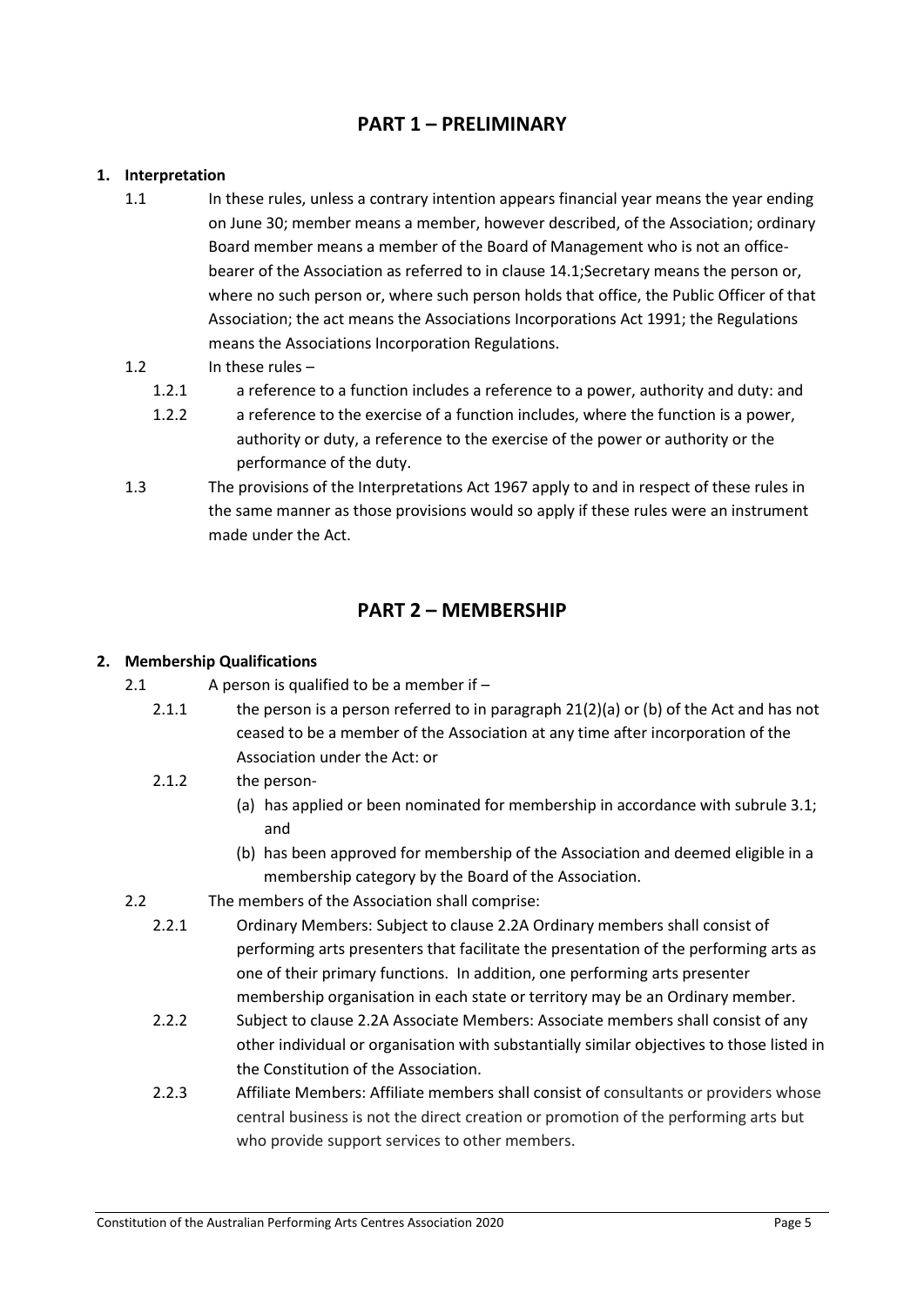- 2.2.4 Honorary Life Members: Honorary Life members shall consist of certain individuals designated, on the recommendation of the Board, by the Association at a General Meeting in recognition of meritorious service to the Association or to the performing arts industry.
- 2.2A From the date of the 2018 Special General Meeting:
	- 2.2A.1 the members of the Association shall comprise any organisation or individual with a professional involvement in the performing arts that substantially supports the objectives listed in the Constitution of the Association;
	- 2.2A.2 the category of Associate Members shall be discontinued, and Associate Members at that date shall become Ordinary Members;
	- 2.2A.3 Affiliates of the Association shall have those rights formerly granted to Associate Members under this Constitution.
	- 2.2A.4 Each Honorary Life Membership shall be entitled to all the privileges of an Ordinary member but without payment of membership fees*.*
	- 2.2A.5 The Board of Management of the Association, in coordination with the Executive Director or such committee as may be established for purposes of considering membership issues, may establish additional membership categories and qualifications for the Association as required to ensure support for the purpose and objectives of the Association.
- 2.3 A member's voting representation shall be determined within the following categories.
	- 2.3.1 Each Ordinary member shall be entitled to one voting representative as set out below.
	- 2.3.2 (Subject to clause 2.3.3) the voting representative shall be the staff member responsible for the Ordinary member's performing arts program, in the case of a venue and a representative of each state performing arts centre membership organisation.
	- 2.3.3 From the date of the 2018 Special General Meeting:
		- 2.3.3.1 the voting representative of a member organisation shall be the most senior staff member of that organisation or a staff member so nominated by that person, and
		- 2.3.3.2 the voting representative of a member being an individual shall be the member or a proxy appointed by that member in accordance with Rule 30.
- 2.4 Voting representatives shall be designated in writing to the Secretary of the Association not less than 14 days prior to the date set for the annual general meeting by the senior staff member or other appropriate administrative officer of the organisation concerned.

## <span id="page-6-0"></span>**3. Application for Membership**

- 3.1 An application from a person or organisation for membership of the Association:
	- 3.1.1 Shall be made, electronically via the Association's website form or by such means as determined by the Board of Management from time to time.
	- 3.1.2 Shall be nominated and seconded by such means as determined by the Board of Management from time to time.
	- 3.1.3 Shall include the written consent of the person nominated.
	- 3.1.4 Shall state the membership category to which the application refers.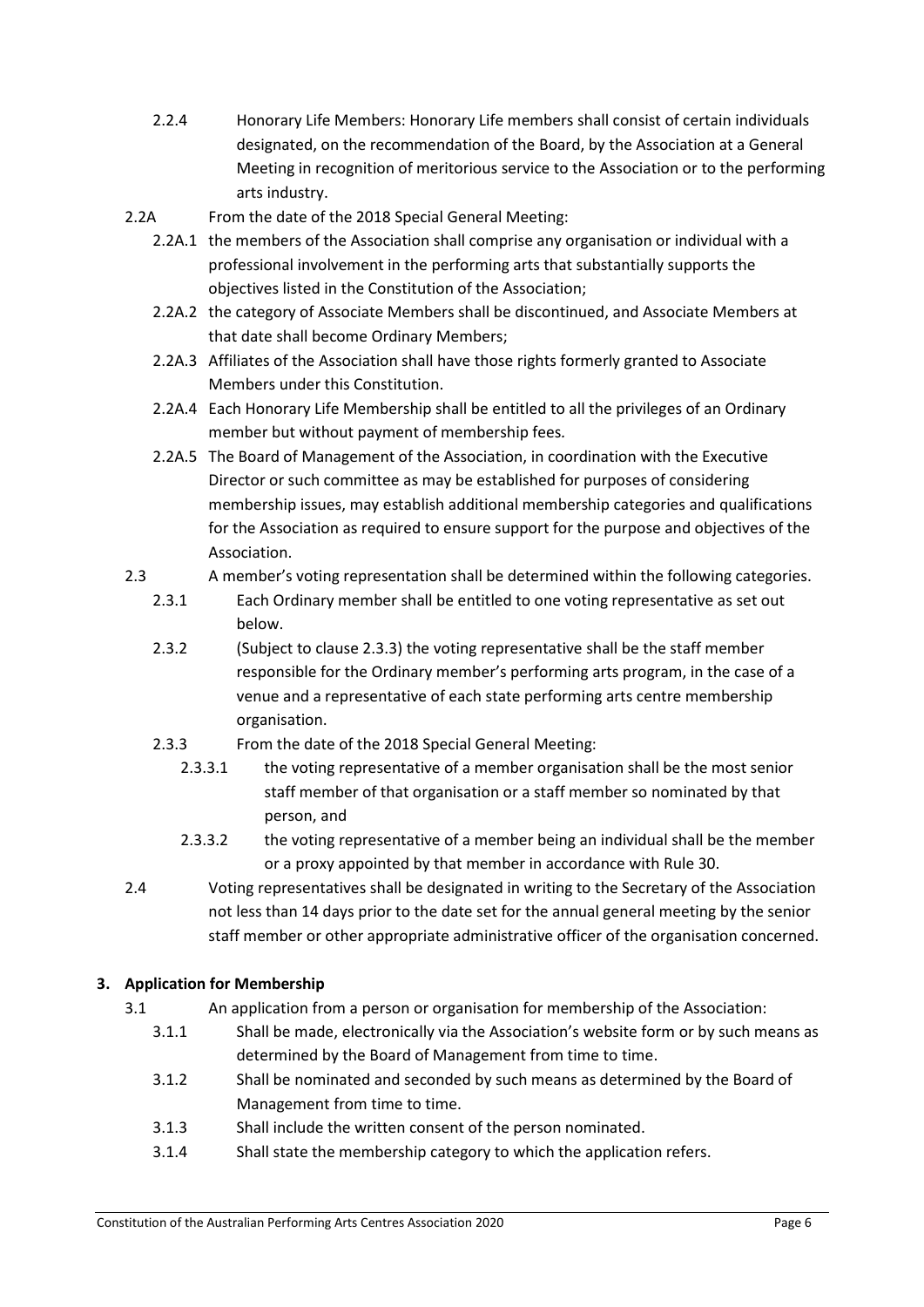- 3.1.5 Shall be lodged with the Secretary of the Association, or a representative of the Secretary.
- 3.2 As soon as practicable after receiving an application for membership, the Secretary shall refer the application to the Board of Management.
- 3.3 Upon an application being approved by a majority vote at a meeting of the Board of Management, the Secretary shall move, with as little delay as possible, to notify the applicant in writing, that the application has been approved for membership of the Association in the category stated.
- 3.4 Following successful application for membership and upon receipt of the sum payable by or on behalf of the applicant as the first year's subscription, the secretary shall enter the applicant's name in the registers of members and, upon being so entered, the nominee shall become a member of the Association.

## <span id="page-7-0"></span>**4. Membership Entitlements Not Transferable**

- 4.1 A right, privilege of obligation which a person has by reason of being a member of the Association:
	- 4.1.1 is not capable of being transferred or transmitted to another person and;
	- 4.1.2 terminates upon cessation of the person's membership.

## <span id="page-7-1"></span>**5. Cessation of Membership**

- 5.1 A person ceases to be a member of an Association if the person:
	- 5.1.1 dies or, in the case of a body corporate, is wound up,
	- 5.1.2 resigns from membership of the Association,
	- 5.1.3 is expelled from the Association, or
	- 5.1.4 fails to renew membership of the Association within three months after the due date for payment, provided always that the membership may be re-instated by the payment of the appropriate fee plus any arrears that may be due.

### <span id="page-7-2"></span>**6. Resignation of Membership**

- 6.1 A member is not entitled to resign from membership of the Association except in accordance with this rule.
- 6.2 A member who has paid all amounts payable by the member to the Association may resign from membership of the Association by first giving notice (being not less than 1 month, or if the Board of Management has determined a shorter period, that shorter period) in writing to the Secretary of the members intention to resign and, upon the expiration of the period of notice, the member ceases to be a member.
- 6.3 Where a person ceases to be a member, the Secretary shall make an appropriate entry in the register of members recording the date on which the member ceased to be a member.

## <span id="page-7-3"></span>**7. Fees, Subscriptions and Levies**

7.1 The annual membership fees for each category of membership of the Association shall be determined by the Board of Management. Annual membership of the Association is a calendar year membership, beginning on 1 January and ending on 31 December of the same year.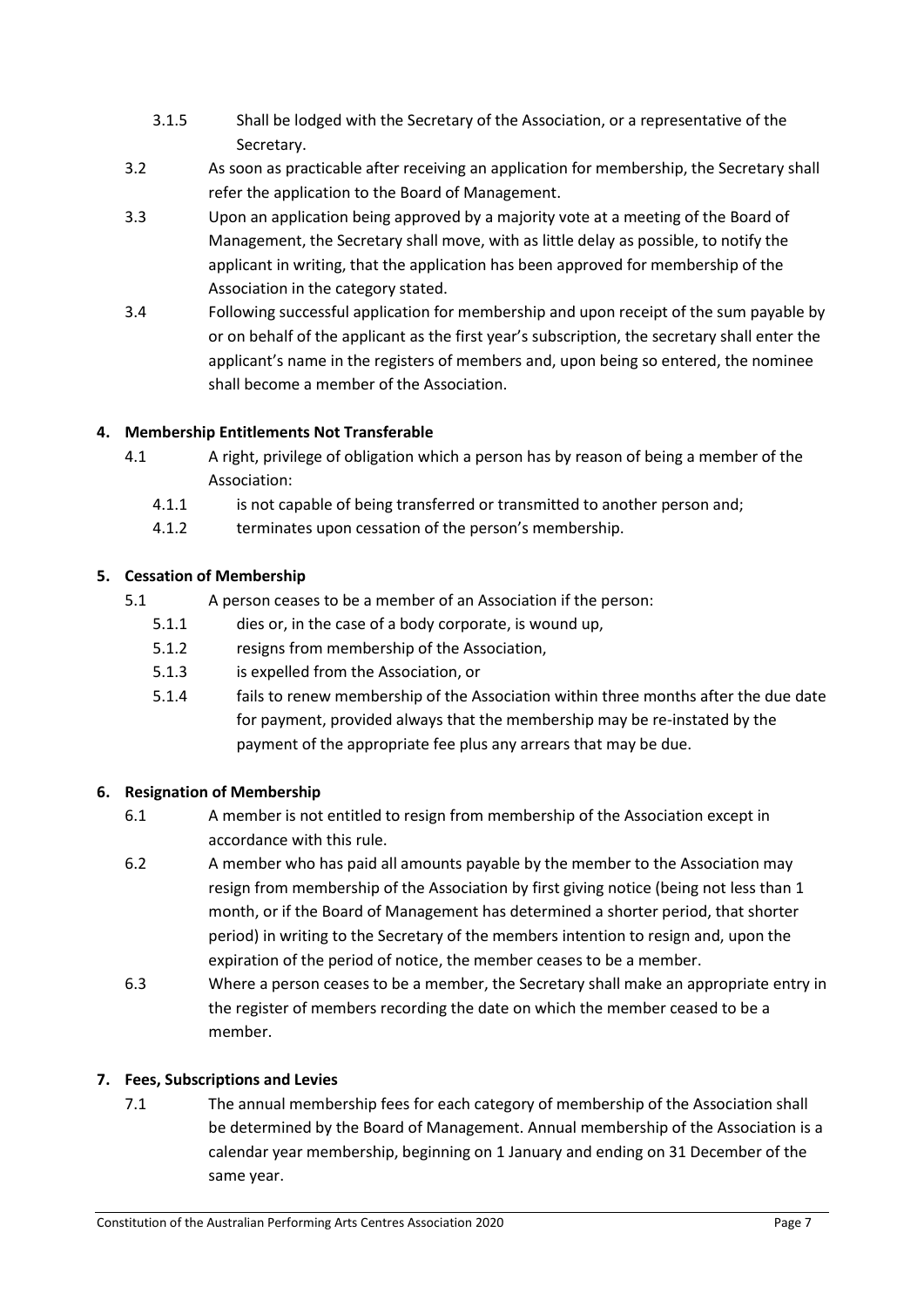- 7.2 The annual membership fee is payable:
	- 7.2.1 Except as provided by paragraph 7.2.2, before 1 January in any calendar year.
	- 7.2.2 Where a person becomes a member on or after 1 January in any calendar, before 1 January in each succeeding calendar year.
- 7.3 Every member shall pay to the Association any levies as deemed necessary by the Board of Management from time to time.

### <span id="page-8-0"></span>**8. Members Liabilities**

- 8.1 The liability of a member to contribute towards the payment of debts and liabilities of the Association or the costs, charges and expenses of the winding up of the Association is limited:
	- 8.1.1 to such amount as may be required not exceeding one hundred dollars (\$100).
- 8.2 The members of the Association are not partners, nor are any liable for the acts or defaults of others.

## <span id="page-8-1"></span>**9A. Disputes**

- 9A.1 The dispute resolution procedure set out in this rule applies to disputes under these rules between:
	- 9A.1.1 a member and another member; and
	- 9A.1.2 a member and the association.
- 9A.2 The parties to the dispute must meet and discuss the matter in dispute and, if possible, resolve the dispute within 14 days after the dispute comes to the attention of all of the

### parties.

- 9A.3 If the parties are unable to resolve the dispute at the meeting the parties may choose to meet and discuss the dispute before an independent third person agreed to by the parties. That person must notify each party to the dispute, in writing, of the decision and give reasons for the decision as soon as reasonably practicable.
- 9A.4 A party may appeal the decision by referring the decision to a reviewing body with appropriate jurisdiction agreed to by the parties.

### <span id="page-8-2"></span>**9. Disciplining of Members**

- 9.1 Where the Board of Management is of the opinion that a member:
	- 9.1.1 has persistently refused or neglected to comply with a provision of these rules: or
	- 9.1.2 has persistently and wilfully acted in a manner prejudicial to the interests of the Association, the Board of Management may, by resolution:
		- 9.1.2.1 expel the member from the Association; or
		- 9.1.2.2 suspend the member from such rights and privileges of membership of the Association as the Board of Management may determine for a specified period.
- 9.2 A resolution of the Board of Management under subrule 9.1 is of no effect unless the Board of Management, at a meeting held not earlier than 14 days and not later than 28 days after service on the member of notice under subrule 9.3, confirms the resolution in accordance with this rule.
- 9.3 Where the Board of Management passes a resolution under subrule 9.1, the Secretary shall as soon as practicable, cause a notice in writing to be served on the member: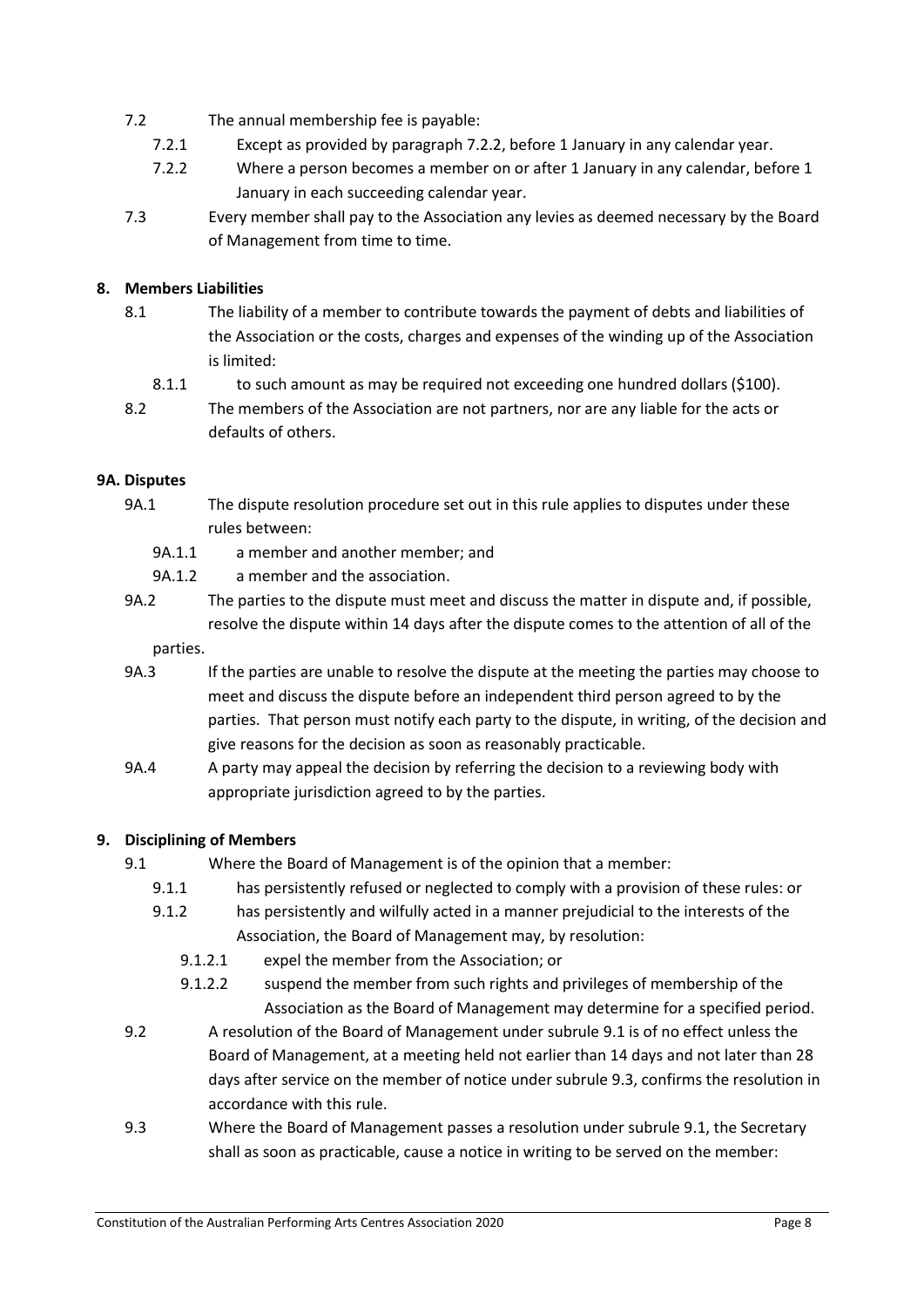- 9.3.1 Setting out the resolution of the Board of Management and the grounds on which it is based.
- 9.3.2 Stating that the member may address the Board of Management at a meeting to be held not earlier than 14 days and not later than 28 days after service of the notice;
- 9.3.3 Stating the date, place and time of that meeting; and
- 9.3.4 Informing the member that the member may do either of both of the following;
	- (a) attend and speak at that meeting;
	- (b) submit to the Board of Management at or prior to the date of that meeting written representations relating to the resolution.
- 9.4 Subject to Section 50 of the Act, at a meeting of the Board of Management mentioned in subrule 9.2, the Board of Management shall:
	- 9.4.1 give to the member mentioned in subrule 9.1 opportunity to make oral representations;
	- 9.4.2 give due consideration to any written representation submitted to the Board of Management by that member at or prior to the meeting; and
	- 9.4.3 by resolution determine whether to confirm or to revoke the resolution of the Board of Management made under subrule 9.1.
- 9.5 Where the Board of Management confirms a resolution under subrule 9.4, the secretary shall, within 7 days after that confirmation, inform the member of that confirmation and of the member's right of appeal under rule 10.
- 9.6 A resolution confirmed by the Board of Management under subrule 9.4 does not take effect-
	- 9.6.1 until the expiration of the period within which the member is entitled to appeal against the resolution where the member does not exercise the right to appeal within that period; or
	- 9.6.2 where within that period the member exercises the right of appeal, unless and until the Association confirms the resolution in accordance with subrule 10.4.

### <span id="page-9-0"></span>**10. Right of Appeal of Disciplined Member**

- 10.1 A member may appeal to the Association in General Meeting against a resolution of the Board of Management which is confirmed under subrule 9.4, within 7 days after notice of the resolution is served on the member, by lodging with the Secretary a notice to that effect.
- 10.2 Upon receipt of a notice under subrule 10.1, the secretary shall notify the Board of Management which shall convene a General Meeting of the Association to be held within 21 days after the date of which the Secretary received the notice, or as soon as possible after that date.
- 10.3 Subject to Section 50 of the Act, at a General Meeting of the Association convened under subrule 10.2 –
	- 10.3.1 no business other than the question of the appeal shall be transacted;
	- 10.3.2 the Board of Management and the member shall be given the opportunity to make representations in relation to the appeal orally or in writing, of both; and
	- 10.3.3 the members present shall vote by secret ballot on the question of whether the resolution made under subrule 9.4 should be confirmed or revoked.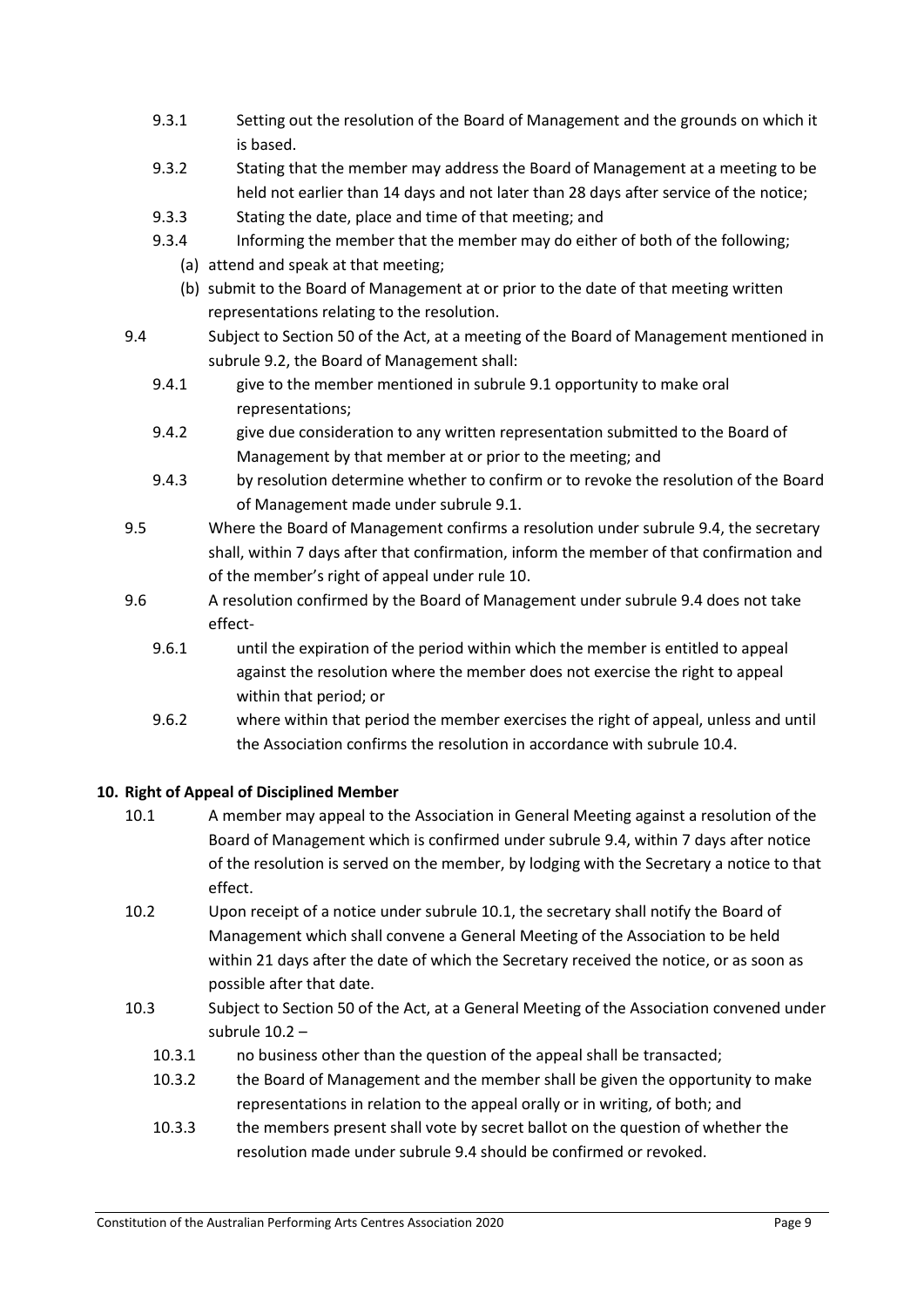10.4 If the meeting passes a special resolution in favour of the confirmation of the resolution made under subrule 9.4, that resolution is confirmed.

# **PART 3 - THE BOARD**

#### <span id="page-10-1"></span><span id="page-10-0"></span>**11. Powers of the Board**

- 11.1 The Board of Management, subject to the Act, the Regulations, these rules, and to any resolution passed by the Association in General Meeting:
	- 11.1.1 shall control and manage the affairs of the Association;
	- 11.1.2 may exercise all such functions as may be exercised by the Association other than those functions that are required by these rules to be exercised by the Association in General Meeting; and
	- 11.1.3 has the power to perform all such acts and do all such things as appear to the Board of Management to be necessary or desirable for the proper management of the affairs of the Association.
- 11.2 To attain the Association's objectives the Board of Management is empowered to:
	- 11.2.1 Purchase, receive, lease, exchange, hire or otherwise acquire any personal property.
	- 11.2.2 Invest and deal with monies of the Association in such manner as may from time to time be determined.
	- 11.2.3 Sell, improve manage, lease, mortgage or otherwise deal with all or any part of the real property or assets of the Association.
	- 11.2.4 Employ staff as required.
	- 11.2.5 To raise funds by means of subscriptions and contributions or any other means for the carrying on of the affairs of the Association.
	- 11.2.6 Undertake such other lawful acts as will facilitate the realisation of the Association's objectives.

### <span id="page-10-2"></span>**12. Constitution and Membership**

- 12.1 Except for the Initial Committee of Management, and subject to clause 12.1A the Board of Management shall consist of:
	- 12.1.1 A minimum of six and a maximum of eight voting representatives of Ordinary Members, with not more than one from each of the constituencies of the Australian Capital Territory, New South Wales, Northern Territory, Queensland, South Australia, Tasmania, Victoria, and Western Australia.
	- 12.1.2 Up to four persons co-opted, at any one time, to the Board of Management by the Board of Management, meeting any current identified skills areas required by the organisation, and with not more than two from each of the constituencies of the Australian Capital Territory, New South Wales, Northern Territory, Queensland, South Australia, Tasmania, Victoria, and Western Australia.
- 12.1A From the date of the 2018 Special General Meeting the Board of Management shall consist of a minimum of six and up to a maximum of fifteen members being persons meeting skills as determined from time to time by the Board of Management to better achieve the Objectives of the Association, and provide good governance of the Association, with the required skills being set out in the Board skills matrix as approved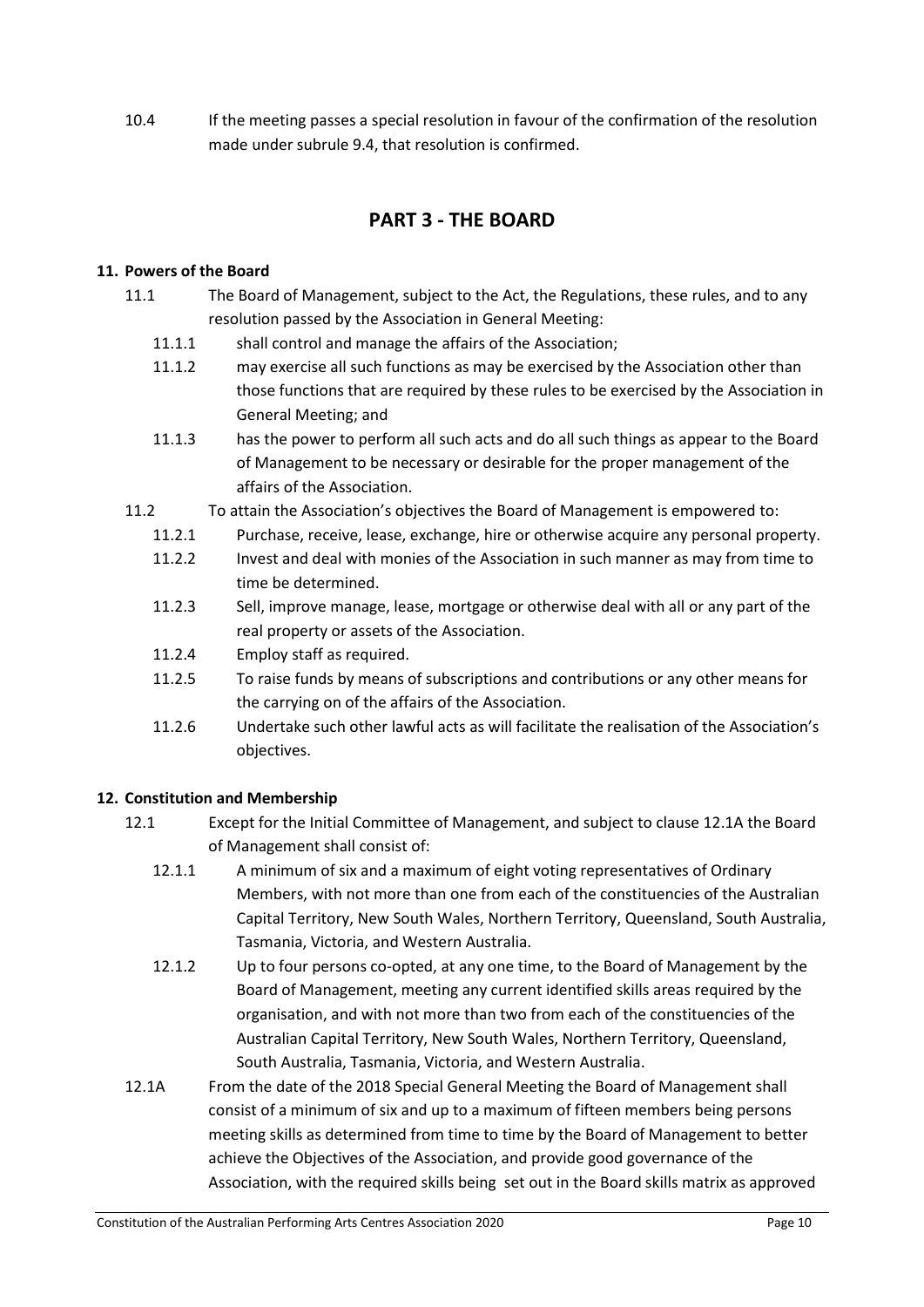by the Board from time to time and available on the Association's website, provided that:

- 12.1A.1 there shall be one each from at least four members from the following constituencies; Australian Capital Territory, New South Wales, Northern Territory, Queensland, South Australia, Tasmania, Victoria, and Western Australia; and
- 12.1A.2 no more than 50% of the members may be from any one constituency.
- 12.2 The Board shall be elected at the Annual General Meeting, by separate resolution for each Board Member.
- 12.2A The members of the Board elected at the 2018 Special General Meeting shall hold office until the 2018 Annual General Meeting.
- 12.2B Half the members of the Board elected at the 2018 Annual General Meeting shall hold office until the Annual General Meeting the following year, and the other half of the Board shall hold office until the 2020 Annual General Meeting, each half to be determined by the Board at its first meeting after the 2018 Annual General Meeting.
- 12.2C Half of the positions will become vacant on the Board of Management at the Annual General Meeting in 2020 and at each Annual General Meeting thereafter and each term will be for two years.
- 12.3 Board members will hold office for a term of two years unless required to stand for reelection under clause 12.4.
- 12.4 Any Board member is eligible to stand for re-election for a further two terms, serving a total of six years (if initially elected at an Annual General Meeting) after which the member shall stand down for one term before being eligible to stand for another term.
- 12.5 Subject to clause 12.6A Vacancies of the elected representatives on the Board of Management shall be filled by postal ballot or other poll, in the particular constituency in which the vacancy arose, if the term has more than six months to run. Otherwise the vacancy may be filled by the Board of Management appointing a member from the constituency in which the vacancy arose.
- 12.6A From the date of the 2018 Special General Meeting, If there is a vacancy in the membership of the Board of Management, the Board of Management may appoint a member to fill the vacancy and the member so appointed holds office, subject to these rules, until the conclusion of the next Annual General Meeting after the date of the appointment.
- 12.6 Each member of the Board of Management, shall have one vote. Where there is an equality of votes the matter shall be resolved in the negative.
- 12.7 No member of the Board of Management shall be entitled to compensation for services rendered to the Association other than the reimbursement of actual expenses incurred in carrying out duties on behalf of the Association as approved by the Board of Management from time to time.

## <span id="page-11-0"></span>**13. Election of Board Members**

- 13.1 (Subject to clause 13.1A and 13.1B) nominations of candidates for election as members of the Board of Management of the Association-
	- 13.1.1 Shall be made in writing.
	- 13.1.2 Shall be signed by a nominator and a seconder, each of whom shall be an Ordinary member.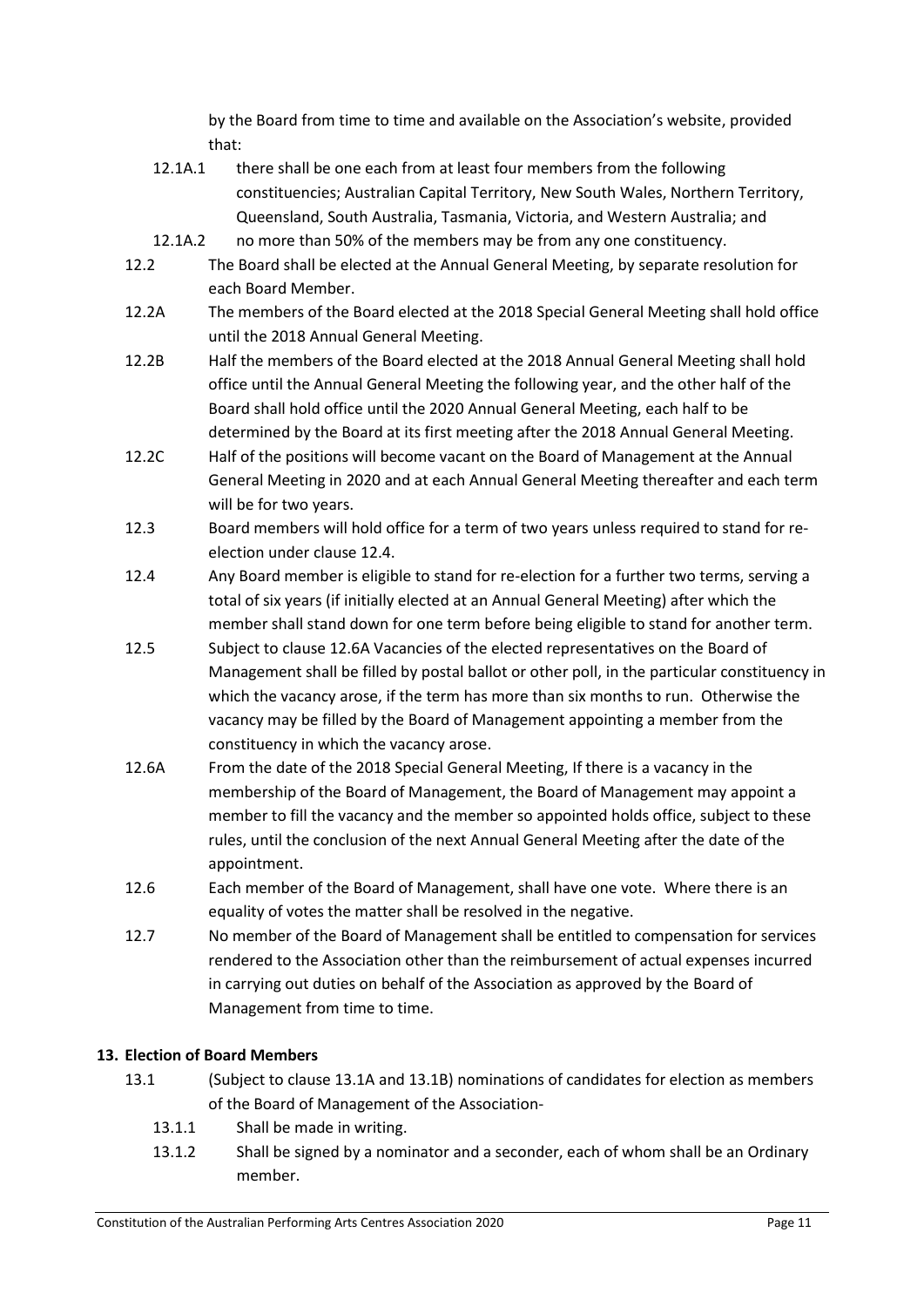- 13.1.3 Shall be accompanied by the written consent of the candidate.
- 13.1.4 Shall be delivered to the Secretary of the Association prior to the commencement of the Annual General Meeting at which the election is to take place.
- 13.1A Nominations of candidates for election as members of the Board of Management of the Association at the 2018 Special General Meeting shall be made by the Board of Management and:
	- 13.1A.1 Shall be made in writing.
	- 13.1A.2 Shall be signed by a nominator and a seconder, each of whom shall be a member of the Board of Management,
	- 13.1A.3 Shall be accompanied by the written consent of the candidate.
	- 13.1A.4 Shall be delivered to the Secretary of the Association prior to the commencement of the 2018 Special General Meeting.
- 13.1B From the date of the 2018 Special General Meeting Nominations of candidates for election as members of the Board of Management shall be made in writing, and in accordance with the Nomination Procedure as approved by the Board from time to time and available on the Association's website.
- 13.2 If insufficient nominations (or in the opinion of the Board of Management, insufficient nominations meeting the requirements of the Board skills matrix referred to in clause 12.1A) are received to fill all vacancies on the Board of Management, the candidates nominated shall be deemed to be elected*.*
- 13.3 If insufficient nominations are received as set out in clause 13.2, any vacant positions remaining on the Board of Management shall be deemed to be vacancies.
- 13.4 If the number of nominations received is equal to the number of vacancies to be filled, the persons nominated shall be taken to be elected.
- 13.5 If the number of nominations received exceeds the number of vacancies to be filled, a ballot shall be held.
- 13.6 The ballot for the election of the members of the Board of Management shall be conducted at the Annual General Meeting in such manner as the Board of Management may direct.
- 13.7 At the first meeting of the Board of Management following an Annual General Meeting, the elected members of the Board of Management shall elect from the elected Board membership, the four office-bearers.

## <span id="page-12-0"></span>**14. Office Bearers of the Association**

- 14.1 The Office of Bearers of the Associations shall be:
	- 14.1.1 The President
	- 14.1.2 The Vice President
	- 14.1.3 The Treasurer and
	- 14.1.4 The Secretary
- 14.2 The President shall, when present, preside at all meetings of the membership and the Board of Management and shall serve Ex Officio on the committees established by the Board of Management and shall perform such other duties as usually pertain to this office.
- 14.3 The Vice President shall have such powers and perform such duties as the Board of Management may from time to time prescribe or as the President may from time to time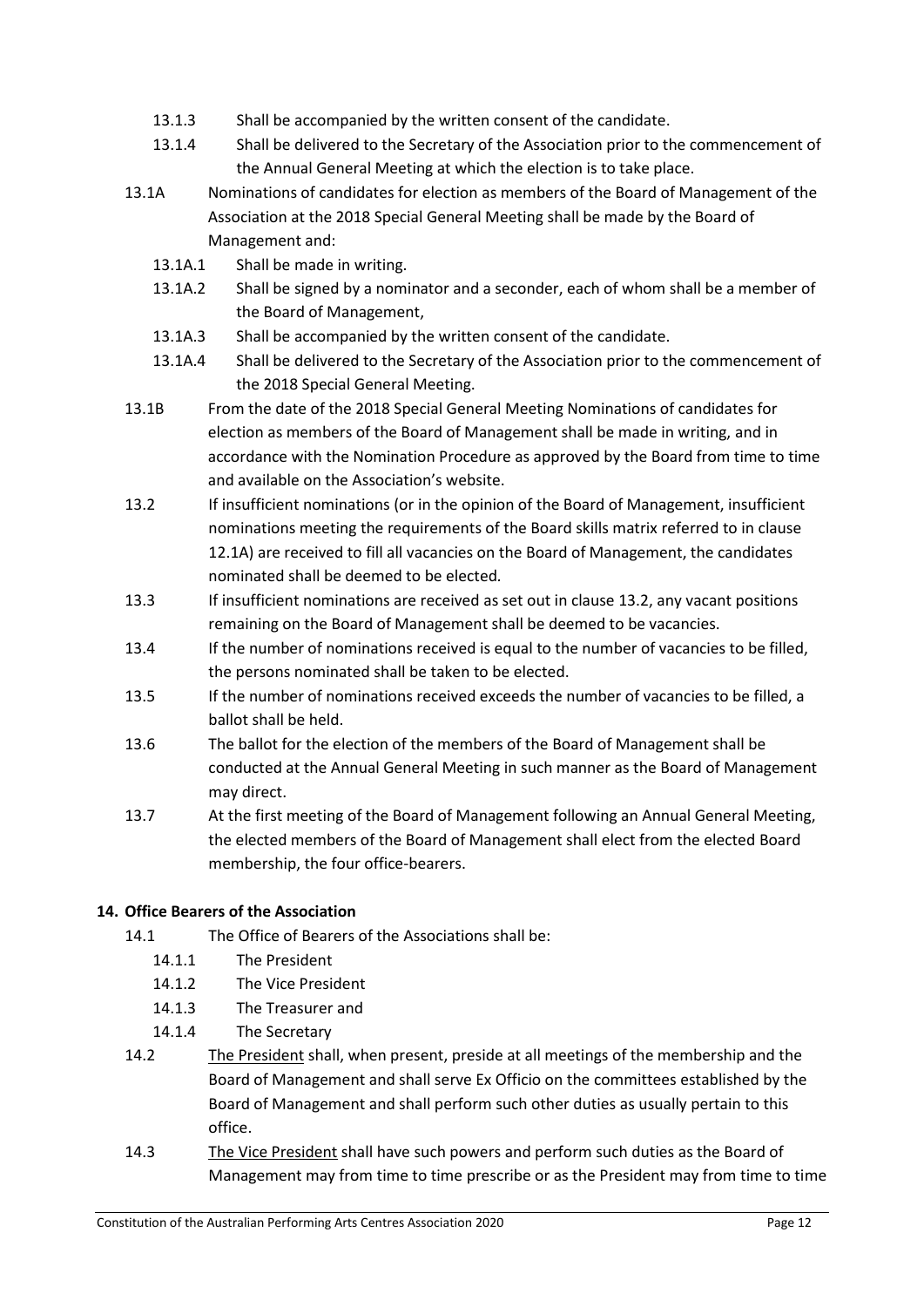delegate. In the case of the absence of the President or the President's inability to act in the role of President, the Vice President shall perform the duties of the President.

- 14.4 The Secretary of the Association shall, as soon as practicable after being appointed as Secretary, notify the Association of his or her address.
- 14.5 The Secretary shall be responsible for:
	- 14.5.1 keeping of minutes of all elections and appointments of office-bearers and ordinary Board members;
	- 14.5.2 keeping of minutes of the names of members of the Board present at a Board meeting or General Meeting;
	- 14.5.3 keeping of minutes of all proceedings at Board meetings and General Meeting;
	- 14.5.4 maintaining all records or correspondence.
	- 14.5.5 calling meetings of the Association.
- 14.6 Minutes of proceedings at a meeting shall be signed by the person presiding at the meeting or by a person presiding at the next succeeding meeting.
- 14.7 The Treasurer of the Association shall be responsible for and oversee the financial management of the Association by which the Association:
	- 14.7.1 collects and receives all moneys due to the Association and makes payments authorised by the Association: and
	- 14.7.2 keeps fair and accurate accounts and books showing the financial affairs of the Association with full details of all receipts and expenditure connected with the activities of the Association.
	- 14.7.3 prepares financial statements for presentation at the Annual General Meeting.
- 14.8 Any two of the positions of Secretary or Treasurer may be held by one person concurrently but if one person does hold the two positions that person shall have only one vote on the Board of Management.

### <span id="page-13-0"></span>**15. The Executive Director**

- 15.1 The Board of Management may appoint an Executive Director who shall be deemed to be an officer of the Association and shall be entitled to attend meetings of the Board of Management however shall not have voting rights at meetings of the Board of Management.
- 15.2 The Executive Director if appointed shall supervise and conduct the affairs of the Association as directed by the Board of Management and shall carry out the duties necessary to discharge the responsibilities of the Secretary as required by the Secretary.

### <span id="page-13-1"></span>**16. Vacancies**

- 16.1 For the purpose of these rules, a vacancy in the office of a member of the Board of Management occurs if the member-
	- 16.1.1 dies,
	- 16.1.2 resigns from office by writing under his or her hand addressed to the Board of Management,
	- 16.1.3 is removed from office pursuant to rule 17,
	- 16.1.4 becomes an insolvent under administration within the meaning of the corporations law,
	- 16.1.5 is disqualified from office under subsection 63(1) of the Act, or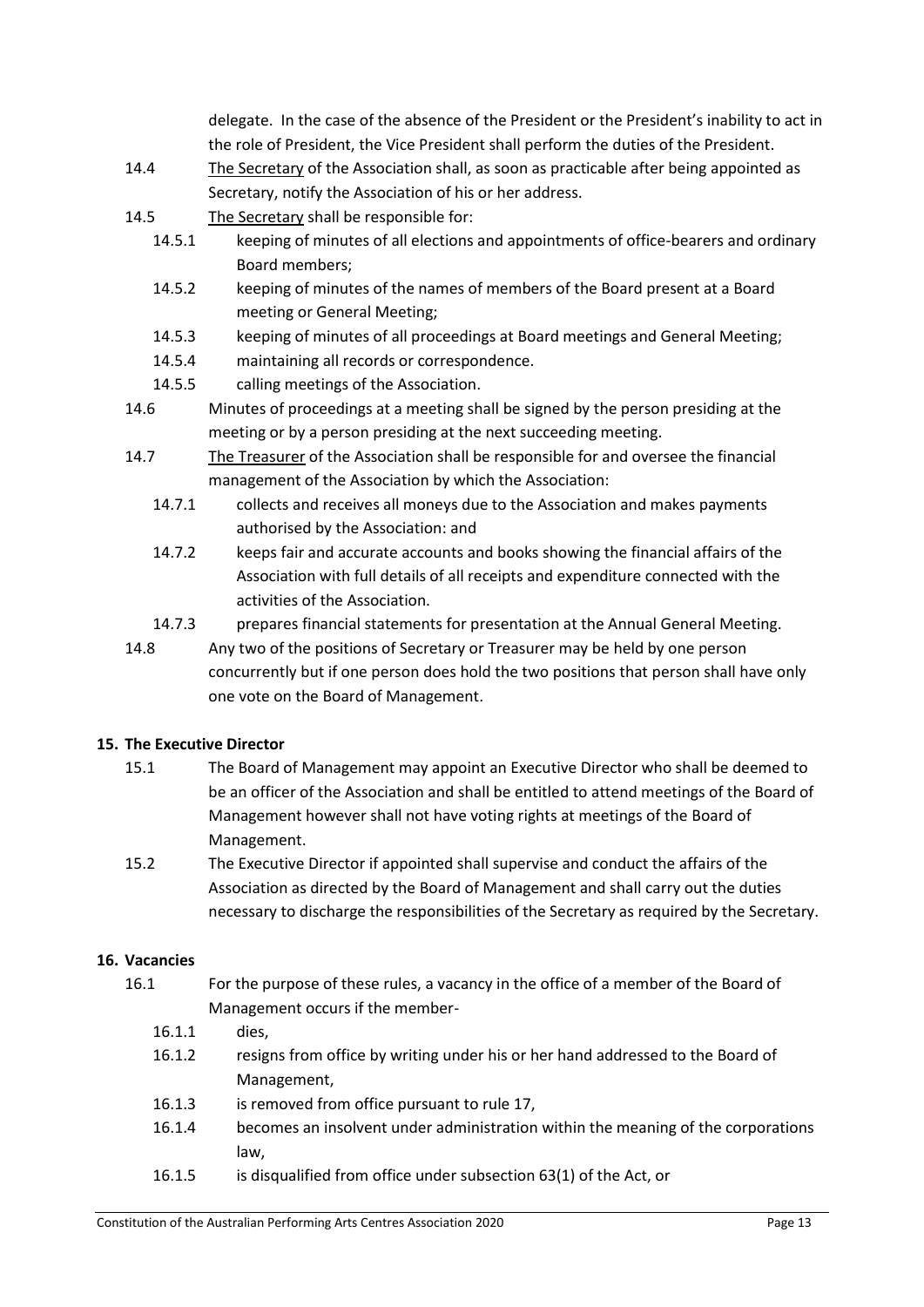- 16.1.6 ceases to be member of the Association,
- 16.1.7 fails to pay all arrears of subscription due to him or her within fourteen days after he or she has ceased to be financial member of the Association,
- 16.1.8 fails, without leave granted by the Board of Management, to attend four consecutive meetings of the Board of Management provided that after the third meeting that the member has failed to attend, he or she is notified in writing of the time and place of the next meeting and that the failure to attend will result in the cessation of his or her membership of the Board of Management.

### <span id="page-14-0"></span>**17. Removal of Board Members**

- 17.1 The Association in General Meetings may by resolution, subject to section 50 of the Act, remove any member of the Board from the office of member of the Board before the expiration of the member's term of office.
- 17.2 If a member of the Board is dilatory in their responsibility to the Board, they may be removed by resolution of such Board carried by a two-thirds majority of those present and voting.
- 17.3 If a Board is to remove a member of the Board according to subrule 17.2, then the Board shall adopt a discipline and appeals process in accordance with rule 9 and 10.

#### <span id="page-14-1"></span>**18. Board Meeting and Quorum**

- 18.1 The Board of Management shall meet at least twice in each calendar year at such place and time as the Board of Management may determine.
- 18.2 Fourteen days notice of a meeting of the Board of Management should be given to its members. The period of notice may be waived by an affirmative vote of members present voting at a meeting provided all members have received not less than 24 hours notice.
- 18.3 A quorum for a meeting of the Board of Management shall be five members of the Board of Management.
- 18.4 Meetings of the Board of Management may be held by telephone conversation or other remote means as determined from time to time by the Board of Management but may be held in person if this is convenient to members of the Board of Management. Meetings of the Board of Management may be held partly in person and partly by telephone conference or other remote means.
- 18.5 No business shall be transacted by the Board of Management unless a quorum is present and if within half an hour after the time appointed for the meeting a quorum is not present the meeting stands adjourned, in accordance with subrule 27.2 and 27.3.
- 18.6 If at the adjourned meeting a quorum is not present within half an hour after the time appointed for the meeting, the meeting shall be dissolved.

### 18.7 At meetings of the Board-

- 18.7.1 the President of in the absence of the President, the Vice President shall preside: or
- 18.7.2 if the President and the Vice President are absent, one of the remaining members of the Board of Management may be chosen by the members present to preside.
- 18.8 The Board of Management may grant leave of absence from Board Meetings to a member, for a specific period, upon written request by that member.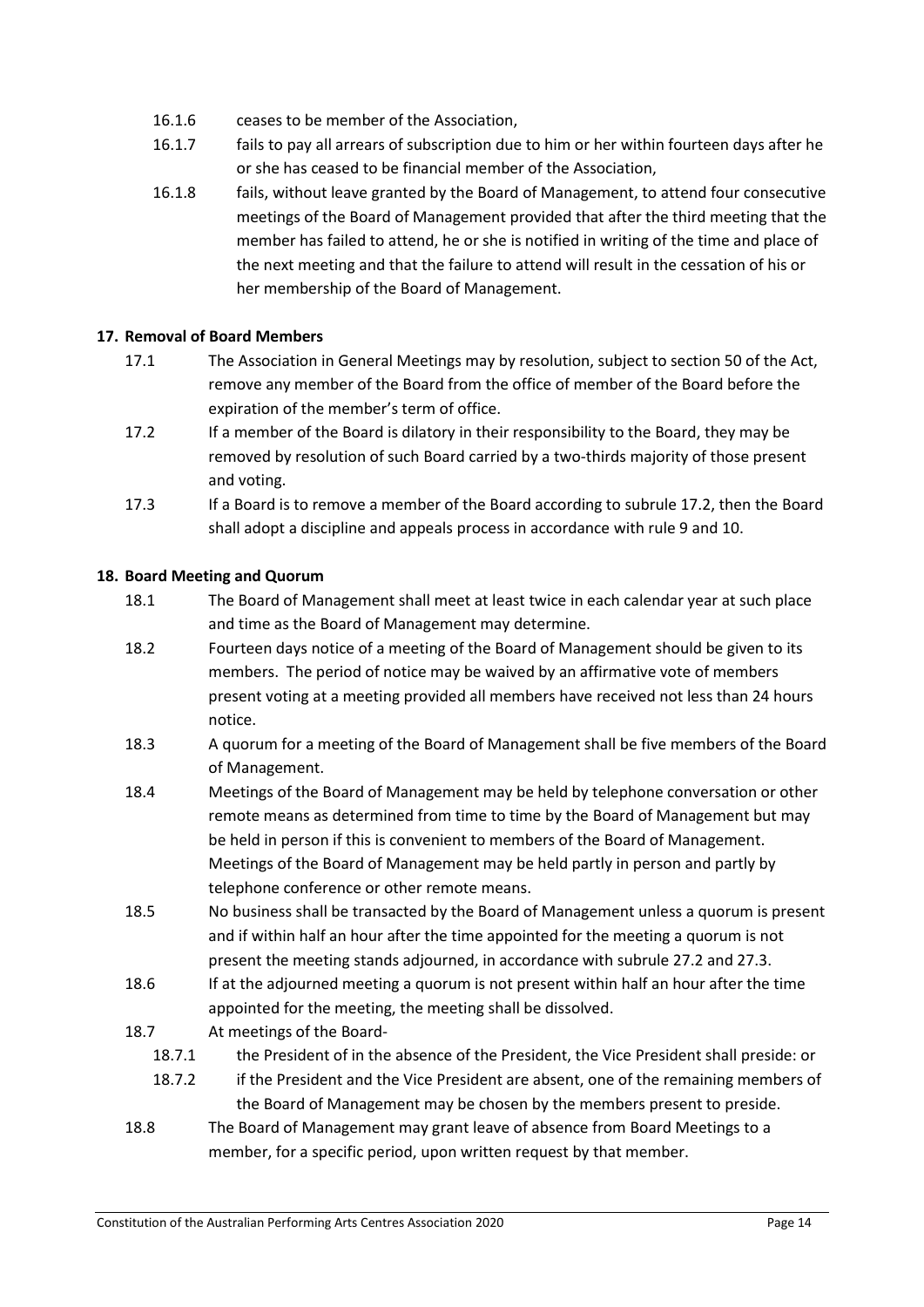18.9 A member may not take leave of absence until that member's request has been approved by the Board of Management.

### <span id="page-15-0"></span>**19. Delegation by Board to Sub-Committee**

- 19.1 The Board of Management may, by instruction in writing, delegate to one or more subcommittees (consisting of such member or members of the Association as the Board of Management thinks fit) the exercise of such of the functions of the Board of Management as are specified in the instrument, other than-
	- 19.1.1 this power of delegation; and
	- 19.1.2 a function which is a function imposed on the Board of Management by the Act, by any other law of the territory, or by resolution of the Association in General Meeting.
- 19.2 A function, the exercise of which has been delegated to a sub-committee under this rule may, while the delegation remains unrevoked, be exercised from time to time by the sub-committee in accordance with the terms of the delegation.
- 19.3 A delegation under this rule may be made subject to such conditions or limitations as to the exercise of any function, or as to time or circumstances, as may be specified in the instrument of delegation.
- 19.4 Notwithstanding any delegation under this rule, the Board of Management may continue to exercise any function delegated.
- 19.5 Any act or thing done or suffered by a sub-committee acting in the exercise of a delegation under this rule has the same force and effect as it would have if it had done or suffered by the Board of Management.
- 19.6 The Board of Management may, by instrument in writing, revoke wholly or in part any delegation under this rule.
- 19.7 A sub-committee may meet and adjourn as it thinks proper.

### <span id="page-15-1"></span>**20. Voting and Decisions**

- 20.1 Questions arising at the meeting of the Board of any sub-committee appointed by the Board shall be determined by a majority of the votes of members of the Board or subcommittee present at the meeting.
- 20.2 Each member present at a meeting of the Board or any sub-committee appointed by the Board (including the person presiding at the meeting) is entitled to one vote and, in the event of an equality of votes on any question, the question will be deemed to be resolved in the negative.
- 20.3 Subject to subrule 18.3, the Board may act notwithstanding any vacancy on the Board.
- 20.4 Any act or thing done or suffered, or purporting to have been done or suffered, by the Board or by a sub-commite appointed by the Board, is valid and effectual notwithstanding any defect of any member of the Board or sub-committee.

# **PART 4 – GENERAL MEETINGS**

### <span id="page-15-3"></span><span id="page-15-2"></span>**21. Annual General Meetings – Holding of**

21.1 With the exception of the first Annual General Meeting of the Association, the Association shall, at least once in each calendar year and within the period of four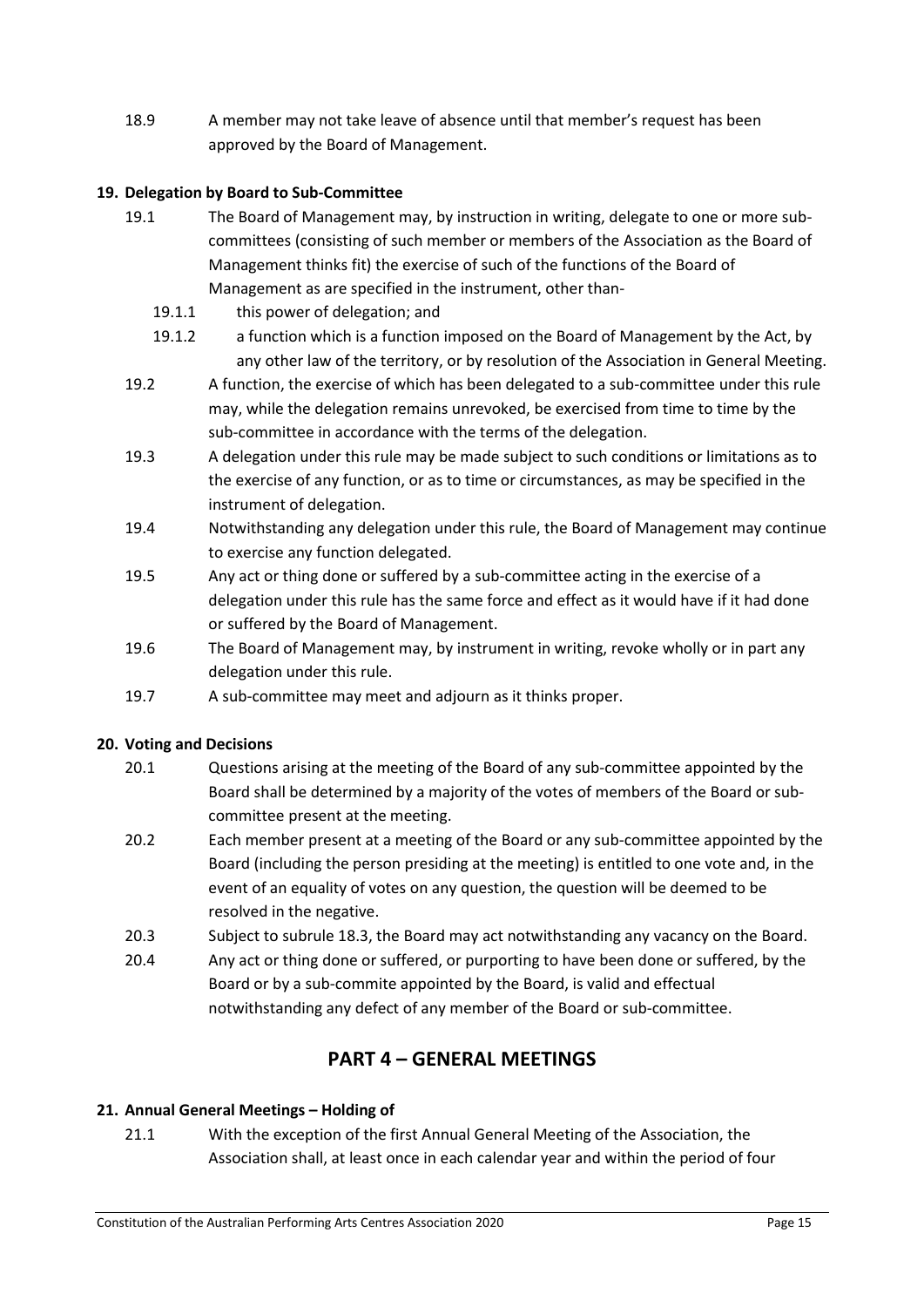months after the expiration of each financial year of the Association, convene an Annual General Meeting of its members.

- 21.2 The Association shall hold its first Annual General Meeting-
	- 21.2.1 within the period of eighteen months after its incorporation under the Act; and
	- 21.2.2 within the period of five months after the expiration of the first financial year of the Association.
- 21.3 subrules 21.1 and 21.2 have effect subject to the powers of the Registrar of Incorporated Associations under section 120 of the Act in relation to extensions of time.

## <span id="page-16-0"></span>**22. Annual General Meetings – Calling of and Business at**

- 22.1 The Annual General Meeting of the Association shall, subject to the Act, be convened on such date and at such place and time as the Board of Management thinks fit including conducting the meeting by teleconference, over the internet, or by any other electronic means reasonably accessible by the members.
- 22.2 In addition to any other business which may be transacted at an Annual General Meeting, the business of an Annual General Meeting shall be-
	- 22.2.1 to confirm the minutes of the last preceding Annual General Meeting and of any General Meeting held since that Meeting;
	- 22.2.2 to receive from the Board of Management and the auditor or reviewer, reports on the activities of the Association during the last preceding financial year;
	- 22.2.3 to elect members of the Board of Management; and
	- 22.2.4 to receive and consider the statement of accounts and the reports that are required to be submitted to members pursuant to subsection 73(1) of the Act;
	- 22.2.5 to confirm the Board of Management's appointment of the Auditor or reviewer for the Association for the financial year following the Annual General Meeting.
- 22.3 The Annual General Meeting may transact special business of which notice is given in accordance with this constitution.
- 22.4 An Annual General Meeting shall be in addition to any other meetings that may be held in the same year and shall be specified as such in the notice convening it in accordance with rule 24.

### <span id="page-16-1"></span>**23. General Meetings – Calling of**

- 23.1 The Board of Management may, whenever it thinks fit, convene a General Meeting of the Association to consider a special resolution of the Association.
- 23.2 The Board of Management shall, on the requisition in writing of not less than ten per cent of the total number of members, or in writing of three members of the Board of Management, convene a General Meeting of the Association.
- 23.3 A requisition of members for a General Meeting-
	- 23.3.1 shall state the purpose or purposes of the meeting:
	- 23.3.2 shall be signed by the members making the requisition;
	- 23.3.3 shall be lodged with the secretary; and
	- 23.3.4 may consist of several documents in a similar form, each signed by one or more members making the requisition.
- 23.4 Such General Meetings, referred to subrules 23.1 & 23.2 may be conducted per medium of postal ballot or other data transfer means. Any special resolution balloted by this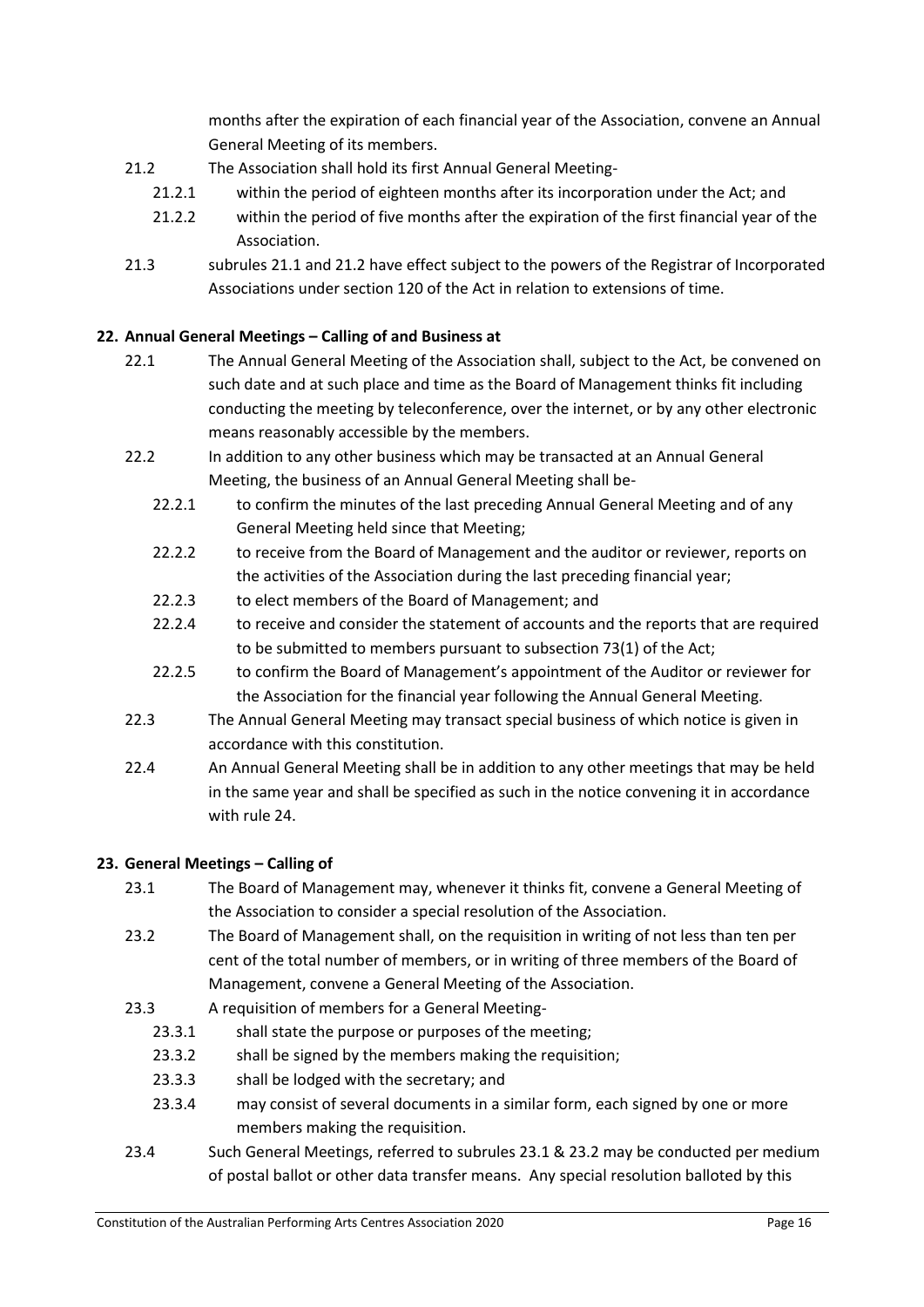means shall require a three-quarters majority to be passed providing that 50% of those eligible to cast a written ballot on or before the date specified by the Secretary for the receipt of ballot papers.

- 23.5 If the Board of Management fails to convene a General Meeting within twenty eight days after the date on which a requisition of members for the meeting is lodged with the Secretary, any one or more of the members who made the requisition may convene a meeting to be held not more than two months after that date.
- 23.6 A General Meeting convened by a member or members referred to in subrule 23.5 shall be convened as nearly as is practicable in the same manner as General Meetings are convened as nearly by the Board of Management and any member who thereby incurs expense is entitled to be reimbursed by Association for any reasonable expense so incurred.
- 23.7 Ballot procedures for special resolution of General Meetings shall be determined by the Board of Management from time to time subject to a clear twenty-one days from time of issue of the ballot to the closing date for the receipt of completed ballots.

## <span id="page-17-0"></span>**24. Notice of Annual General and General Meetings**

- 24.1 The Secretary shall, at least twenty eight days before the date fixed for the holding of any General Meeting, cause to be sent by post or such electronic or other means determined by the Secretary, to each member at the member's recorded address appearing in the register of members, a notice specifying the place, date and time of the meeting and the nature of the business proposed to be transacted at the meeting.
- 24.2 Where the nature of the business proposed to be dealt with at a General Meeting requires a special resolution of the Association, the Secretary shall, at least twenty-eight days before the date fixed for the holding of the General Meeting, cause notice to be sent to each member in the manner provided in subrule 24.1 specifying, in addition to the matter required under that subrule, the intention to propose the resolution as a special resolution.
- 24.3 No business other than that specified in the notice convening a General Meeting shall be transacted at the meeting except, in the case of an Annual General Meeting, business that may be transacted pursuant to subrule 22.2.
- 24.4 A member desiring to bring any business before a General Meeting may give notice in writing of that business to the Secretary who shall include that notice from the member.

### <span id="page-17-1"></span>**25. General Meetings – Procedure and Quorum**

- 25.1 No item of business shall be transacted at a General Meeting unless a quorum of members entitled under these rules to vote is present during the time the meeting is considering that item.
- 25.2 20 per cent of Ordinary Members present in person (being members entitled under these rules to vote at a General Meeting and an Annual General Meeting) constitute a quorum for transaction of the business of a General Meeting.

### <span id="page-17-2"></span>**26. Presiding Member**

26.1 The President, or in the absence of the President, the Vice President, shall preside at each General Meeting and Annual General Meeting of the Association.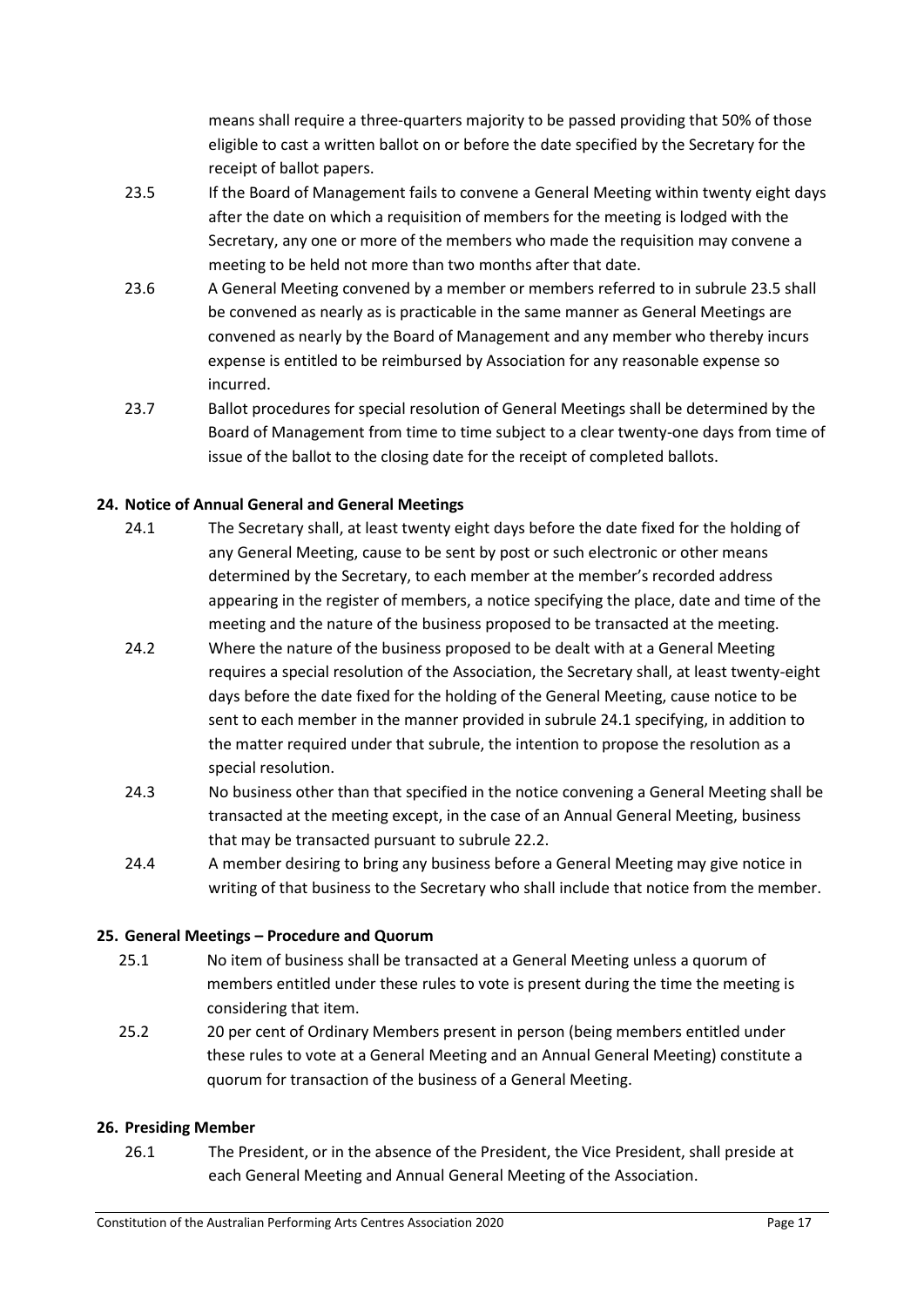26.2 If the President and the Vice President are absent from the General Meeting or Annual General, the members present shall elect one of their number to preside at the meeting.

#### <span id="page-18-0"></span>**27. Adjournment**

- 27.1 The person presiding at a General Meeting or Annual General Meeting at which a quorum is present may, with the consent of the majority members present at the meeting, adjourn the meeting from time to time and place to place, but no business shall be transacted at an adjourned meeting other than the business left unfinished at the meeting at which the adjournment took place.
- 27.2 Where a General Meeting of Annual General is adjourned for 14 days or more, the Secretary shall give written or oral notice of the adjourned meeting to each member of the Association stating the place, date and time of the meeting and the nature of the business to be transacted at the meeting.
- 27.3 Except as provided in subrules 27.1 and 27.2, notice of an adjournment of a General Meeting and Annual Meeting, or of the business to be transacted at an adjourned meeting, is not required to be given.

#### <span id="page-18-1"></span>**28. Making of Decisions**

- 28.1 A question arising at a General Meeting and Annual General Meetings of the Association shall be determined on a show of hands and unless a poll is demanded, a declaration by the person presiding that a resolution has, on a show of hands, been carried or carried unanimously or carried by a particular majority or lost, or an entry to that effect in the minute book of the Association, is evidence of the fact without proof of the number of proportion of the votes recorded in favour of or against that resolution.
- 28.2 At a General Meeting and Annual General Meeting of the Association, a poll may be demanded by the person presiding or by not less than three members present in person or by proxy at the meeting.
- 28.3 Where the poll is demanded at a General Meeting and Annual General Meeting, the poll shall be taken-
	- 28.3.1 immediately in the case of poll which relates to the election of the person to preside at the meeting or to the question of an adjournment; or
	- 28.3.2 in any other case, in such manner and at such time before the close of the meeting as the person presiding directs, and the resolution of the poll on the matter shall be deemed to be the resolution of the meeting on that matter.

#### <span id="page-18-2"></span>**29. Voting**

- 29.1 Upon any question arising at a General Meeting and Annual General Meeting of the Association, the voting representatives of Ordinary Members have one vote only.
- 29.2 All votes shall be given personally or by proxy but no member may hold more than five proxies.
- 29.3 In the case of an equality of votes on a question at a general meeting, the question will be deemed to be resolved in the negative.
- 29.4 A member or proxy is not entitled to vote at any general meeting of the Association unless all money due and payable by the member or proxy to the Association has been paid, other than the amount of the annual subscription payable in respect of the then current year.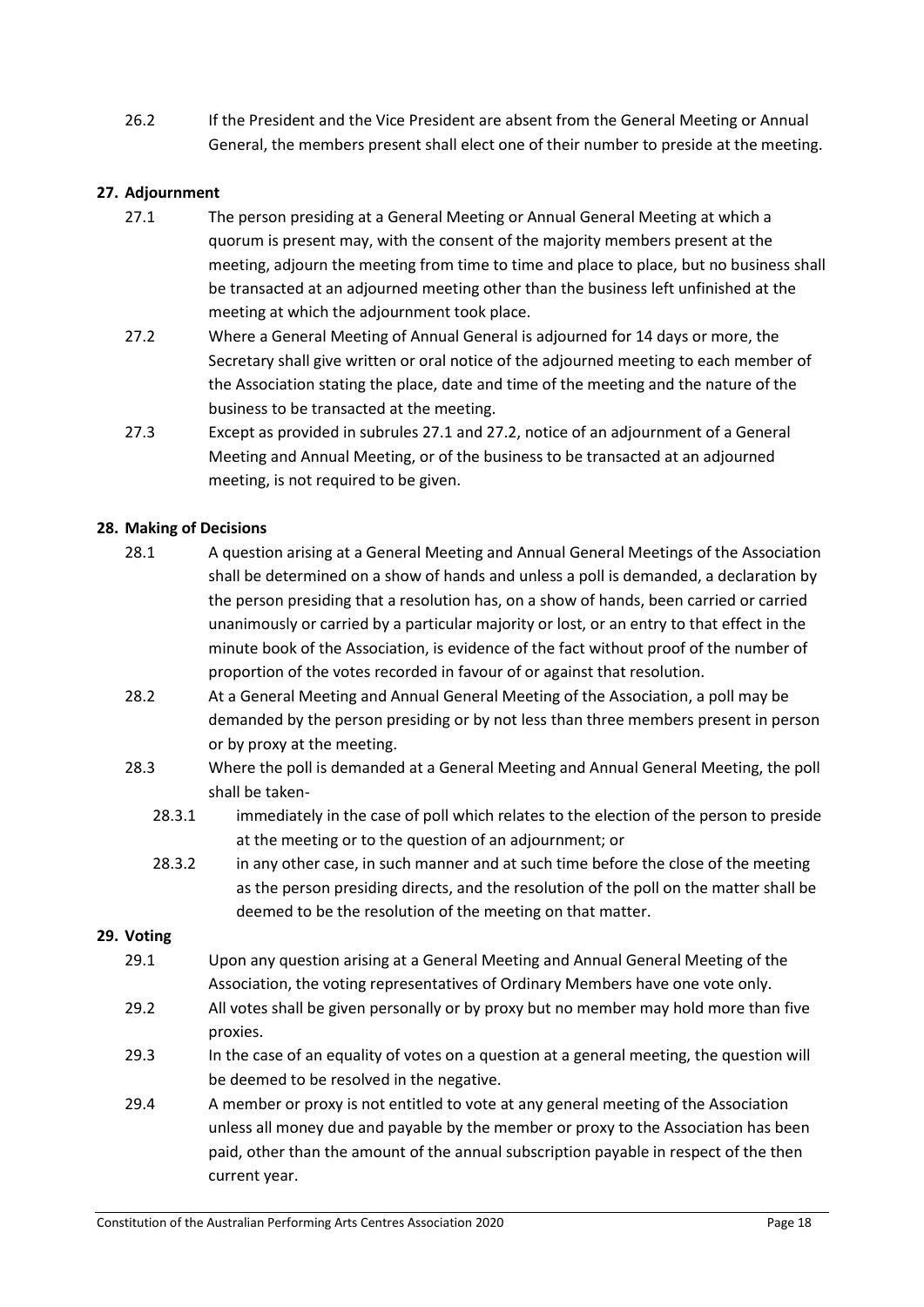- 29.5 All members shall be entitled to attend all Annual General Meetings and General Meetings of the Association.
- 29.6 All non-voting members shall have the privilege of the floor but shall not be entitled to vote at the aforementioned meetings.

### <span id="page-19-0"></span>**30. Appointment of Proxies**

- 30.1 Each Ordinary member shall be entitled to appoint another Ordinary member as proxy by notice give to the Secretary no later than immediately prior to the commencement of the meetings in respect of which the proxy is appointed.
- 30.2 The notice appointing the proxy shall be in the form set out in Appendix 1 to these rules or such form as determined by the Board from time to time.

# **PART 5 – MISCELLANEOUS**

### <span id="page-19-2"></span><span id="page-19-1"></span>**31. Funds – Source**

- 31.1 The funds of the Association shall be derived from annual subscriptions of members, donations and, subject to any resolution passed by the Association in General Meeting and subject to section 114 of the Act, such other sources as the Board of Management determines.
- 31.2 All money received by the Association shall be deposited as soon as practicable and without deduction to the Association's bank account.
- 31.3 The Association shall, as soon as practicable after receiving any money, issue an appropriate receipt.

### <span id="page-19-3"></span>**32. Funds - Management**

- 32.1 Subject to any resolution passed by the Association in general meeting, the funds of the Association shall be used in pursuance of the objects of the Association in such a manner as the Board of Management determines.
- 32.2 All cheques, drafts, bills of exchange, promissory notes and other negotiable instruments shall be signed by such persons, as the Board of Management shall from time to time nominate for that purpose.
- 32.3 No cheques shall be drawn on the Association's bank account or accounts except for the payment of expenditure that has been approved or ratified by the Board of Management.
- 32.4 True accounts shall be kept:
	- 32.4.1 of all sums of money received and expended by the Association and the manner of which the receipt or expenditure takes place.
	- 32.4.2 Of the property, credits and liabilities of the Association.

### <span id="page-19-4"></span>**33. Alteration of Objects and Rules**

33.1 Neither the objects of the Association referred to in section 29 of the Act nor these rules shall be altered except in accordance with the Act. Any proposed special resolution shall be subject to at least 28 days notice being given in writing to the Secretary to all voting representatives of Ordinary Members and must be carried by a three-quarters majority of voting representatives of Ordinary Members present personally or by proxy and voting.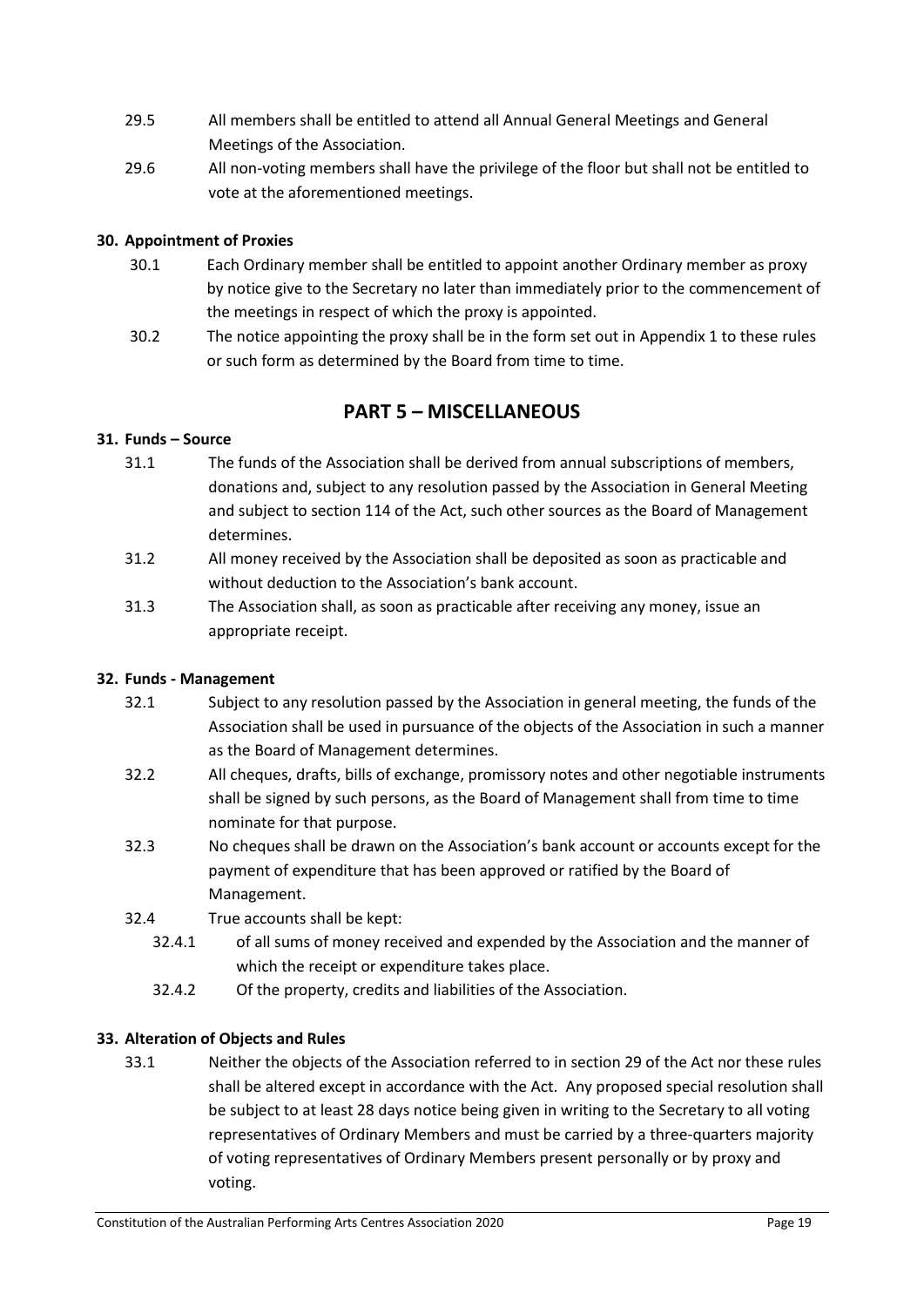#### <span id="page-20-0"></span>**34. Common Seal**

- 34.1 The common seal of the Association shall be kept in the custody of the Secretary.
- 34.2 The common seal shall not be affixed to any instrument except by the authority of the Board of Management and the affixing of the common seal shall be attested by the signatures of two members of the Board of Management or one member of the Board of Management and of the Public Officer or such person as the Board of Management may appoint to that purpose and that attestation is sufficient for all purposes that the seal was affixed by the authority of the Board of Management.
- 34.3 The seal of the Association shall be in the form of a rubber stamp inscribed with the name if the Association encircling the word "seal".
- 34.4 The Association may execute a document without using the common seal if the document is signed by 2 members of the Board of Management.

#### <span id="page-20-1"></span>**35. Custody of Books**

35.1 Subject to this Act, the regulations and these rules, the Secretary shall keep in his or her control all records, and other documents or securities relating to the Association.

#### <span id="page-20-2"></span>**36. Inspection of Books**

- 36.1 The records, books and other documents of the Association shall be open to inspection at a place in the territory, free of charge, by a member of the Association at any reasonable hour.
- 36.2 Subject to clause 36.3, on the request of a member the Association must give the member a copy of any document if required by the Act or these rules.
- 36.3 The Board of Management may refuse to provide a copy of any document in accordance with clause 36.2 if it considers that allowing access to the document would be prejudicial to the interests of the Association, or these rules provide for the Board of Management to refuse to provide a copy.

#### <span id="page-20-3"></span>**37. Service of Notices**

- 37.1 For the purpose of these rules, a notice may be served by on behalf of the Association upon any member at the members address shown in the registrar of members.
- 37.2 Where a document is sent to a person by properly addressing, prepaying and posting it the person a letter containing the document, the document shall unless the contrary is proved, be deemed for the purpose of these rules to have been served on the person at the time at which the letter would have been delivered in the ordinary course of post.

### <span id="page-20-4"></span>**38. Surplus Property**

38.1 If upon winding up or dissolution of the Association there remains, after satisfaction of all debts and liabilities, any property whatsoever, a fund, authority or institution must be nominated by the Board of Management to receive that property. The fund authority or institution must have objects similar to the objects of the Association, and be a fund, authority or institution approved by the Commissioner of Taxation as a fund, authority or institution referred to in subsection 78 (4) of the income tax act 1936. The property that remains, after the satisfaction of the Association's debts and liabilities, shall not be paid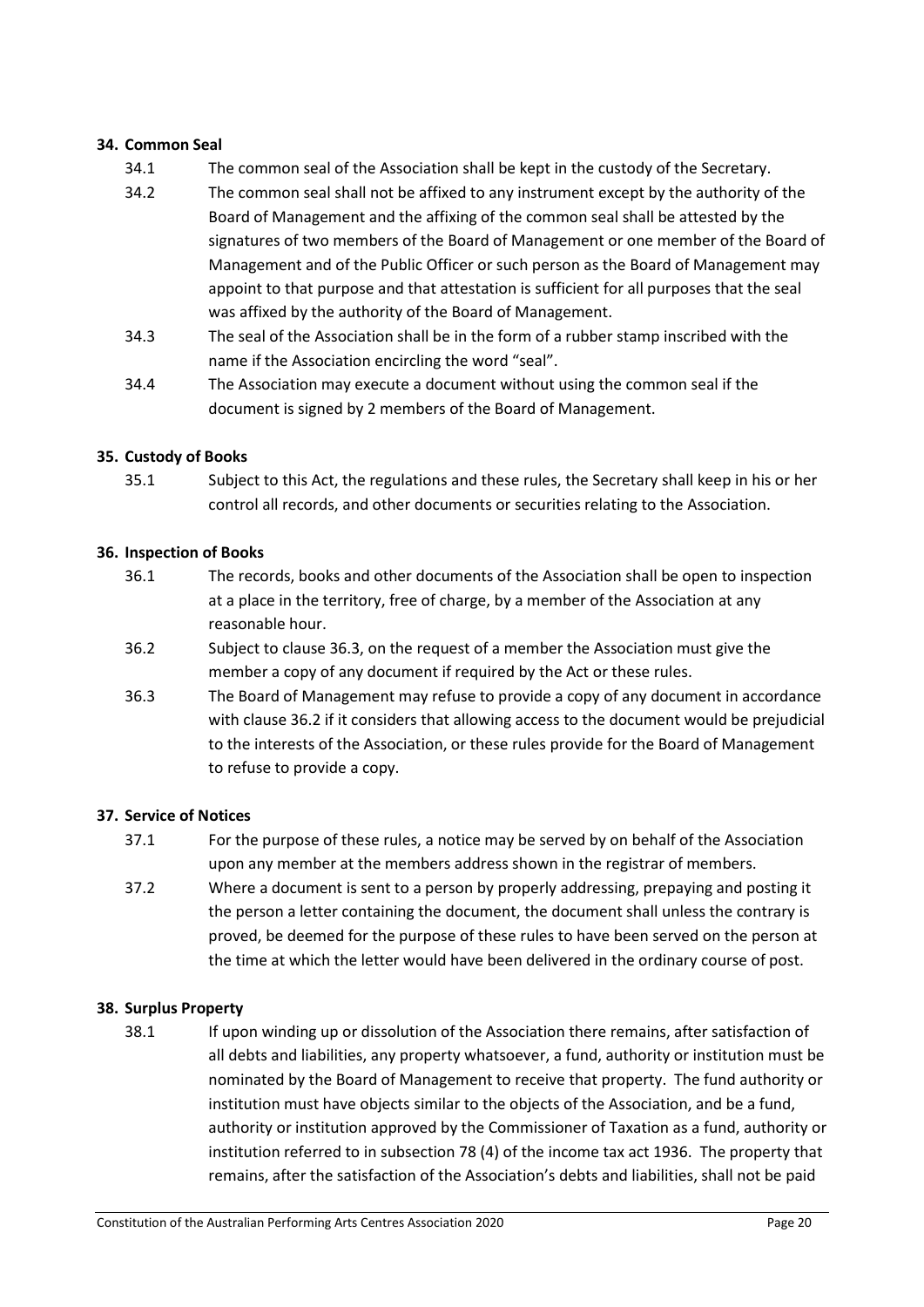or distributed among the members of the Association. Such property must be given or transferred to the above mentioned fund, authority or institution.

#### <span id="page-21-0"></span>**39. Dissolution**

- 39.1 The Association may be dissolved by a resolution passed by a majority of not less than two thirds of members present in person or by proxy at a Special General meeting called for that purpose. The provision of subrule relating to ballot by postal or data transfer means shall not apply in regard to voting on dissolution.
- 39.2 Twenty-eight days notice shall be given to all members of the Association of any proposal for dissolution of the Association.

#### <span id="page-21-1"></span>**40. Public Officer**

- 40.1 The Board of Management shall appoint a person of at least 18 years of age and who resides in the Australian Capital Territory to be the Public Officer in accordance with the Act in particular regulations 57,58,59 and 64.
- 40.2 If the office of Public Officer becomes vacant the Board of Management shall within 14 days after the vacancy occurred, appoint some other person to be the Public Officer in their place in accordance with the Act.

#### <span id="page-21-2"></span>**41. Pecuniary Gain**

41.1 The Association must always remain a non-profit organisation without distribution to any member or shareholder of any profit or surplus in accordance with the Associations Incorporation's Act 1991.

#### <span id="page-21-3"></span>**42. Auditor or Reviewer**

- 42.1 The Board of Management shall appoint an auditor or reviewer for the Association as prescribed in the act.
- 42.2 The Annual General Meeting shall confirm the Board of Management's appointment of the auditor or reviewer for the financial year following the Annual General Meeting.

#### <span id="page-21-4"></span>**43. Register of Members**

- 43.1 The Secretary shall keep a Register of Members and their voting representatives in which shall be entered the names and addresses of all members of the Association, and any other information required by the Act.
- 43.2 Subject to clause 43.3 the Register of Members and their voting representatives and books of account of the Association shall be open to the inspection of every member of the Association at all reasonable times and shall be tabled and on display at all Annual General Meetings.
- 43.3 The Board of Management:
	- 43.3.1 Must refuse to allow inspection of the Register under clause 43.2 if allowing inspection would provide access to personal information of a member without the consent of the member, and
	- 43.3.2 May refuse to allow inspection of the Register under clause 43.2 if the Act or these rules provide for the Board of Management to refuse inspection.